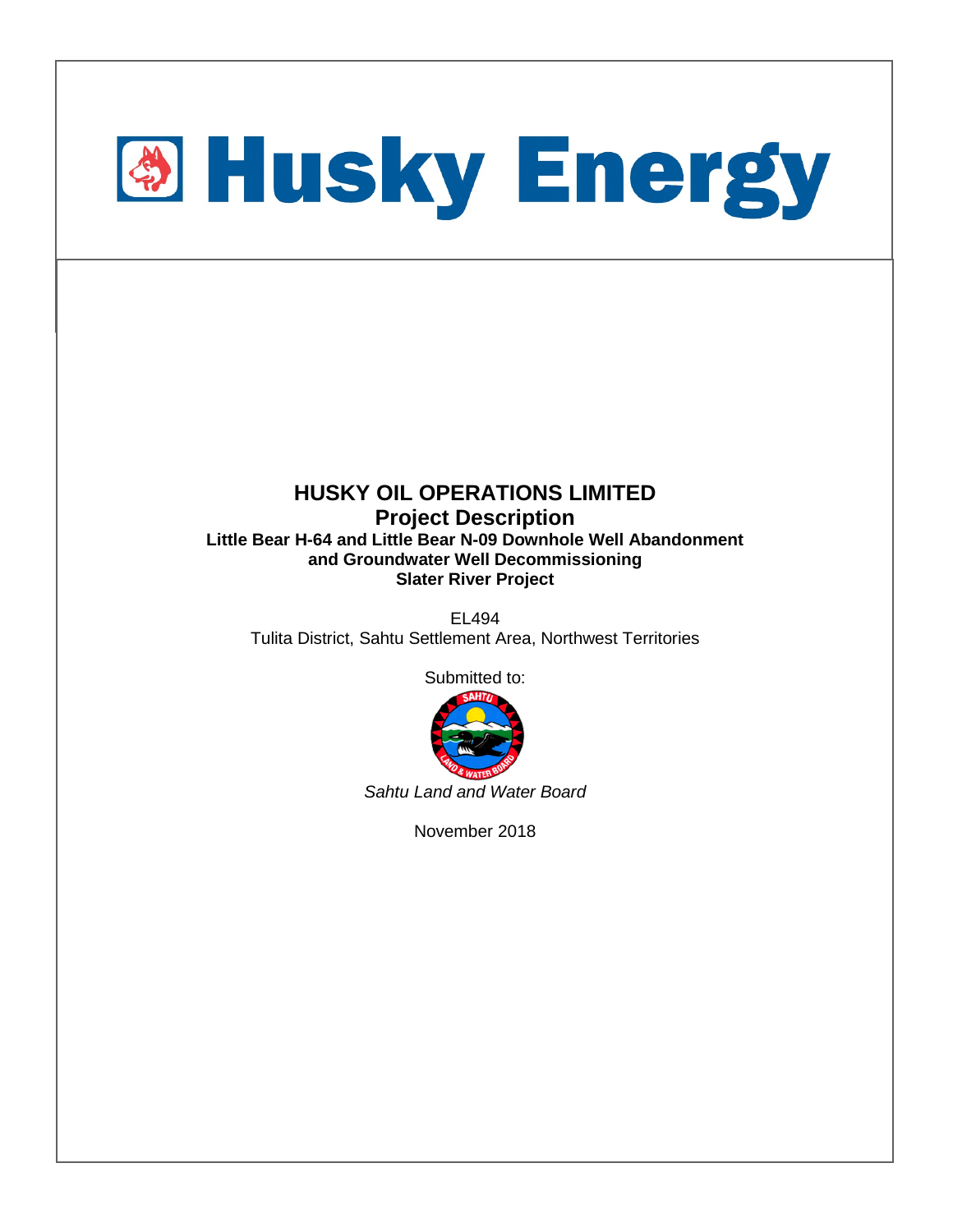### Contents

| 2.1    |                                                            |  |
|--------|------------------------------------------------------------|--|
| 2.2    |                                                            |  |
| 2.3    |                                                            |  |
| 2.4    |                                                            |  |
| 2.4.1  |                                                            |  |
| 2.4.2  |                                                            |  |
| 2.4.3  |                                                            |  |
| 2.5    |                                                            |  |
| 2.5.1  |                                                            |  |
| 2.5.2  |                                                            |  |
| 2.5.3  |                                                            |  |
| 2.5.4  |                                                            |  |
| 2.6    |                                                            |  |
| 2.6.1  | Bedrock Groundwater Well Decommissioning Equipment List 15 |  |
| 2.7    |                                                            |  |
| 2.8    |                                                            |  |
| 2.8.1  |                                                            |  |
| 2.8.2  |                                                            |  |
| 2.8.3  |                                                            |  |
| 2.8.4  |                                                            |  |
| 2.9    |                                                            |  |
| 2.9.1  |                                                            |  |
| 2.10   |                                                            |  |
| 2.10.1 |                                                            |  |
| 2.11   |                                                            |  |
| 2.11.1 |                                                            |  |
| 2.12   |                                                            |  |
| 2.13   |                                                            |  |
| 2.13.1 |                                                            |  |
| 2.14   |                                                            |  |
|        |                                                            |  |
| 3.1    |                                                            |  |
| 3.1.1  |                                                            |  |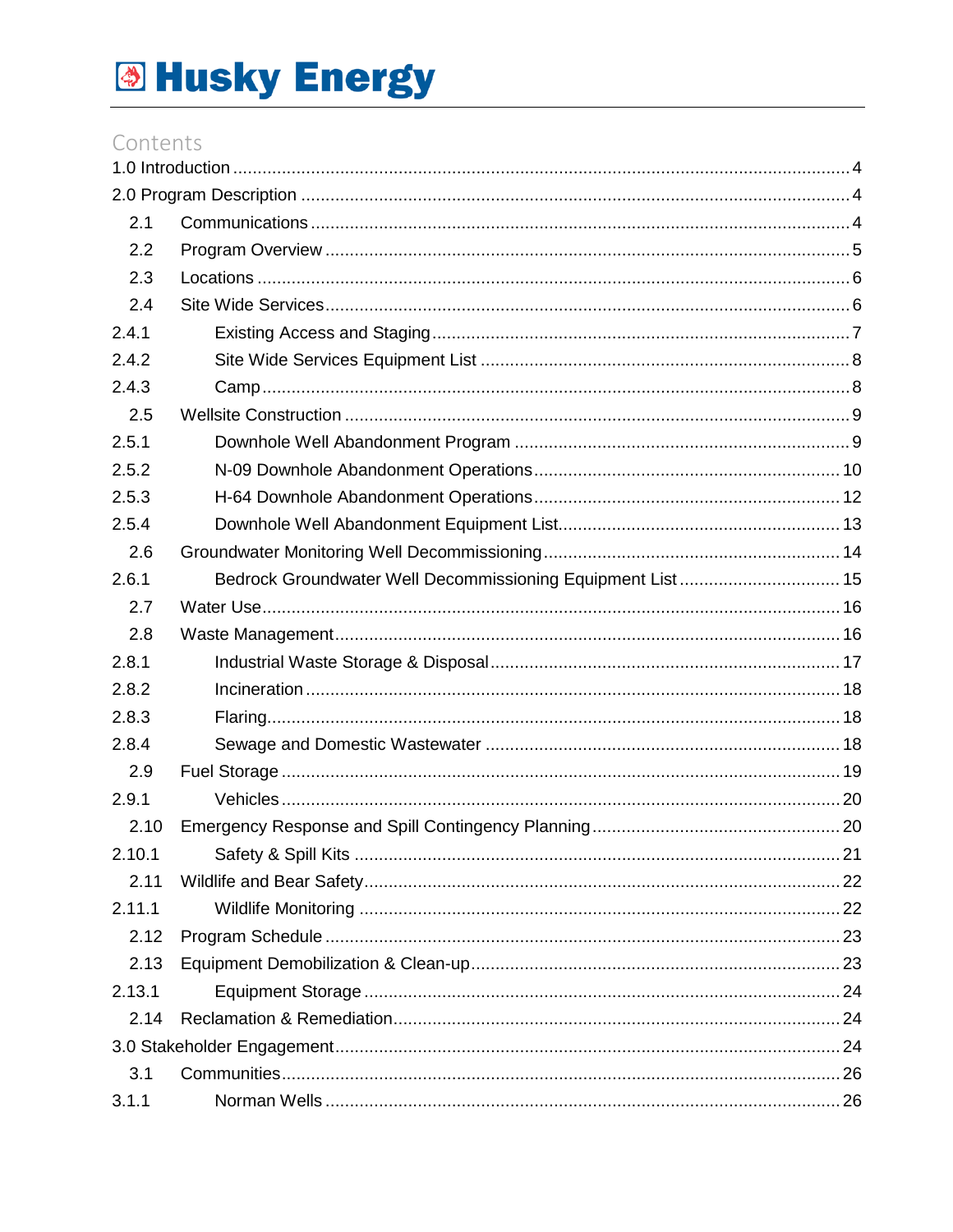| 3.2   |  |
|-------|--|
| 3.3   |  |
| 3.3.1 |  |
|       |  |
|       |  |
|       |  |
|       |  |
|       |  |

### Tables

| Table 2-5: Anticipated Hydrocarbon Well Abandonment Equipment (Service Rig)  13           |  |
|-------------------------------------------------------------------------------------------|--|
|                                                                                           |  |
|                                                                                           |  |
| Table 2-8: Anticipated Groundwater Well Abandonment Equipment List for Bedrock Wells (MW- |  |
|                                                                                           |  |
|                                                                                           |  |
|                                                                                           |  |
|                                                                                           |  |
|                                                                                           |  |
|                                                                                           |  |
|                                                                                           |  |

### Figures

|--|--|

## Project Description Appendices<br>Appendix 1 Regional Map, Program Ma

Regional Map, Program Map, Camp Layout Diagram and Wellsite Layout Diagrams

- Appendix 2 Waste Management Plan
- Appendix 3 Stakeholder Engagement Information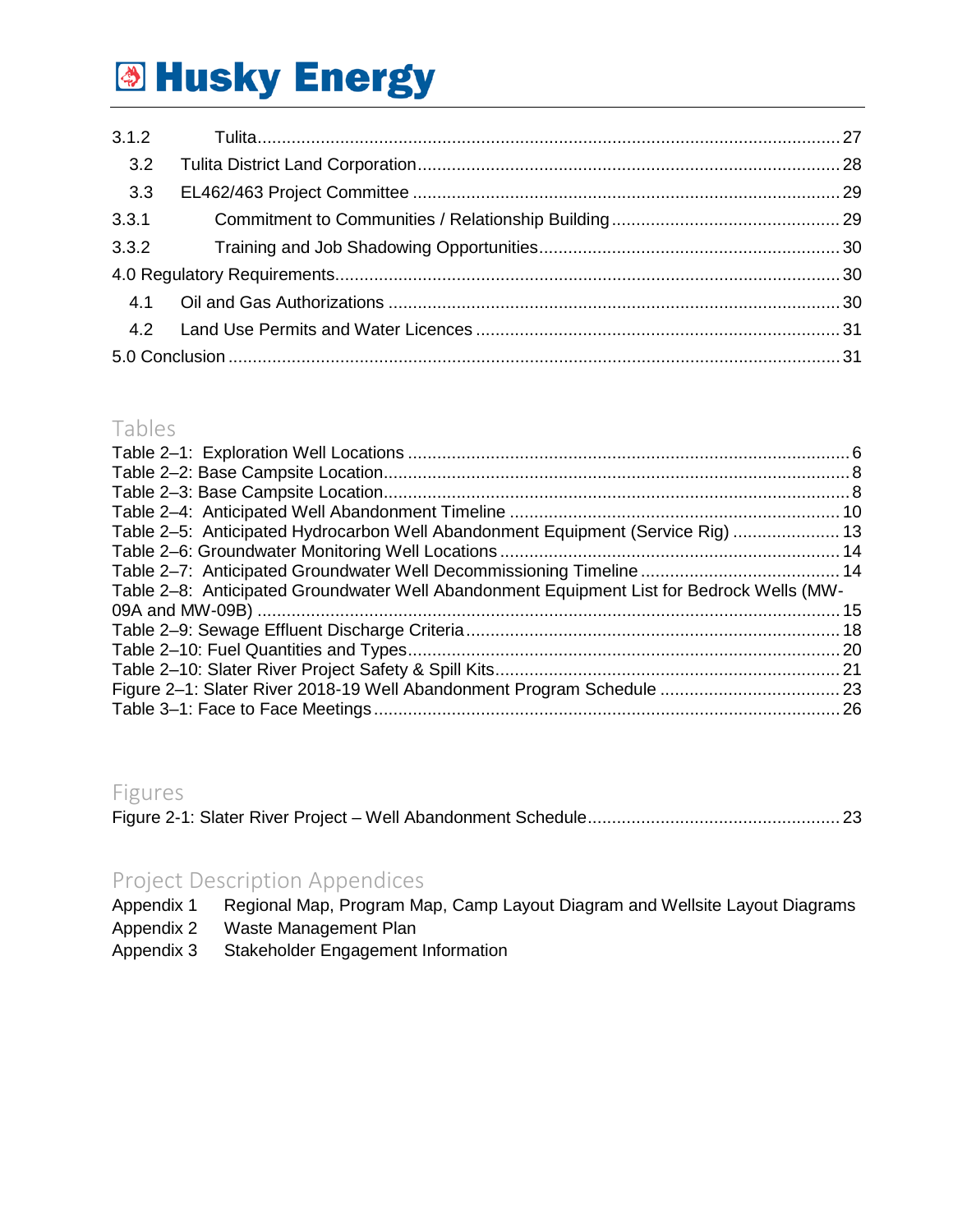### <span id="page-3-0"></span>**1.0 Introduction**

Husky Oil Operations Limited (Husky) is proposing a downhole well abandonment program within the Slater River Program Area, Exploration Licence (EL) 494 (consolidated from EL462 and EL463 in 2013). The Slater River program area is located approximately 40 kilometres (km) south southeast (SSE) of the Town of Norman Wells in the Northwest Territories.

Husky's proposed downhole well abandonment program of two vertical wells, Little Bear H-64 and Little Bear N-09 is scheduled for the winter of 2018/19. These two exploration wells were originally drilled to further validate and evaluate the Canol, Hare Indian and Bluefish Shales. During the same time period, Husky will also decommission the groundwater monitoring wells.

Husky has conducted exploration activities in the Slater River program area under existing Land Use Permits (LUP) and Water Licences (WL) as issued by the Sahtu Land and Water Board (SLWB):

- LUP S13X-003 (consolidated from S11T-002 and S12F-007) and WL S13L1-006 (consolidated from S11L3-002 and S12L8-007) – site wide services (staging, access road construction, logistics, security and camp operations)
- LUP S13A-002 (consolidated from S11A-003) and WL S13L1-005 (consolidated from S11L1-003) – vertical well exploration drilling and completions
- LUP S12X-006 groundwater monitoring wells

Husky also conducted a 3-dimensional (3D) seismic program in 2012 under LUP S11B-005 and Water Licence S11L1-005 which was used to confirm the placement of the exploratory well locations. The LUP has since been discontinued and the WL cancelled.

Access and staging for the winter 2018/19 downhole well abandonment program will be conducted under existing LUP S13X-003 and WL S13L1-006. No new lands or access will be required. All work will occur within existing land disturbances authorized under existing Land Use Permits and Water Licences. Water use will be less than previous programs and will be less than the volumes authorized by existing Water Licences.

## <span id="page-3-1"></span>**2.0 Program Description**

### <span id="page-3-2"></span>**2.1 Communications**

The following contacts are associated with this Project Description and any communications with respect to the program may be referred to: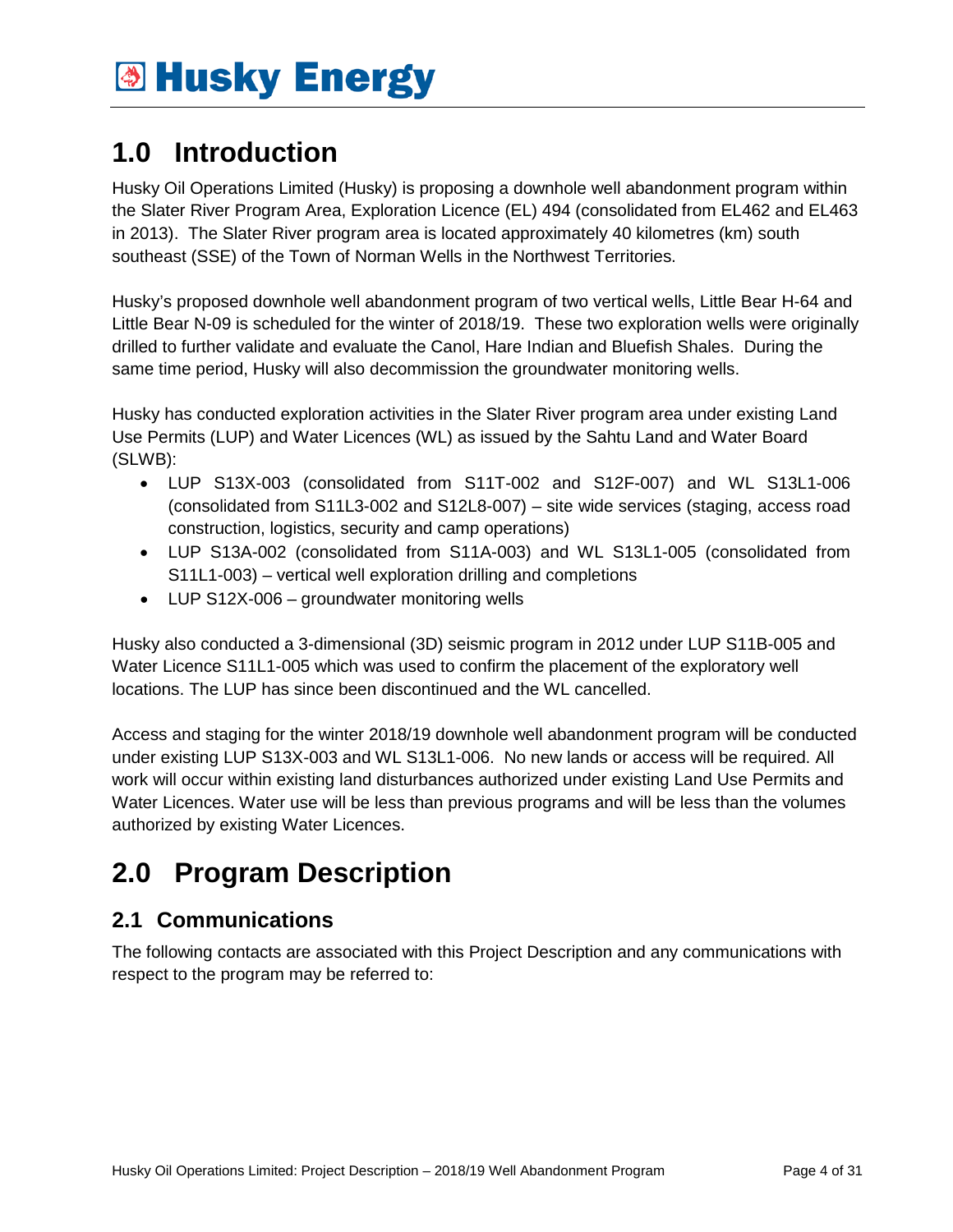**General Inquiries** Dean Clemenson Director – Exploration Resource Play Portfolio Husky Oil Operations Limited 707 – 8 Avenue S.W. Calgary, AB T2P 3G7 Phone: +1 (403) 298-7346 Email[: Dean.Clemenson@huskyenergy.com](mailto:Dean.Clemenson@huskyenergy.com)

*Environmental, regulatory and*   **community relations** Jenica von Kuster Environmental & Regulatory Specialist - NWT Husky Oil Operations Limited 707 – 8 Avenue S.W. Calgary, AB T2P 3G7 Phone: +1 (403) 523-2313 Email: [Jenica.vonKuster@huskyenergy.com](mailto:Jenica.vonKuster@huskyenergy.com) 

**Site Wide Services** Chris Salewich Site Wide Services Manager Husky Oil Operations Limited 707 – 8 Avenue S.W. Calgary, AB T2P 3G7 Mobile: +1 (403) 700-4780 Email: [Chris.Salewich@huskyenergy.com](mailto:Chris.Salewich@huskyenergy.com)

### <span id="page-4-0"></span>**2.2 Program Overview**

Email[: Warren.Watson@huskyenergy.com](mailto:Warren.Watson@huskyenergy.com)

**Well Abandonment Operations**

Warren Watson Drilling Superintendent Husky Oil Operations Limited

707 – 8 Avenue S.W. Calgary, AB T2P 3G7 Phone: +1 (403) 298-7094

Husky proposes to abandon the two existing exploration wells (H-64 and N-09) and decommission all twelve existing ground water monitoring wells; including two bedrock wells, two shallow wells and eight thermistor wells. See Program Map in **Appendix 1**.

Access and staging for the winter 2018/19 downhole well abandonment program will be conducted under existing LUP S13X-003 and WL S13L1-006. The scope of work will include:

- Mobilizing equipment to the site using the Government of the Northwest Territories (GNWT) winter road;
- Mobilizing personnel via air to Norman Wells;
- Construction of existing winter access road from the intersection of the GNWT highway to the Mackenzie River;
- Construction of 1,400 metre (m) ice bridge across the Mackenzie River to Husky's existing staging area on the west side;
- Use of an all-weather road from the staging area to Quarry M;
- Construction of existing winter access road from Quarry M to N-09 and H-64 wellsites;
- Drawing water from approved and existing water sources licenced under WL S13L1-006;
- Construction of ice pads at existing well sites;
- Operation of a camp and facilities for up to 72 persons;
- Storage of equipment and fuel at the campsite;
- Use of winter airstrips for moving crews and equipment to and from the program area;
- Mobilization of a tank farm and abandonment fluids to the wellsites;
- Mobilization of a Class III service rig and auxiliary equipment to the wellsites;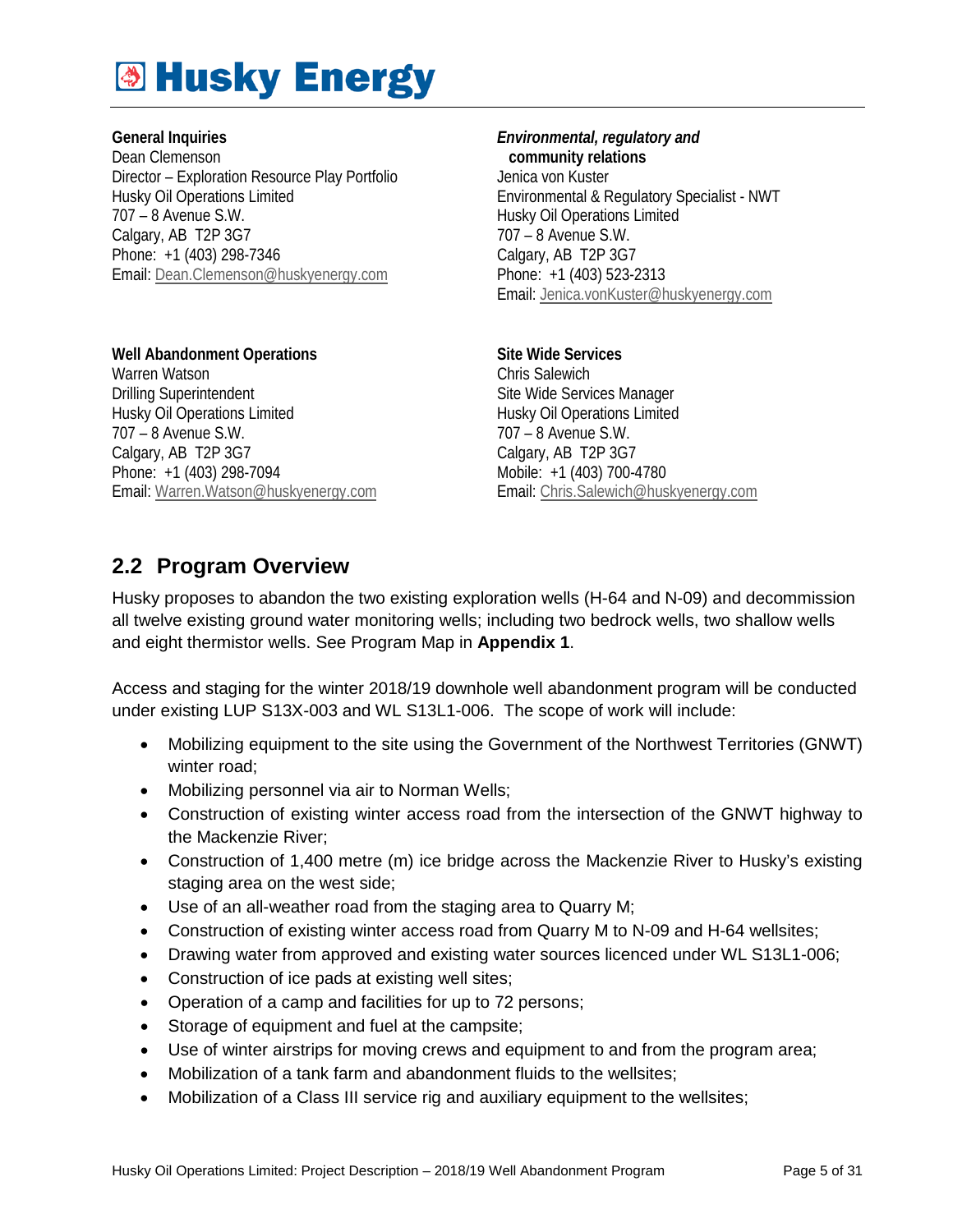- Move in and rig up three 400 barrel tanks, wellsite trailers, generators, boilers, pressurized test equipment, flare stack, fluid handling equipment, and light towers;
- Abandon Little Bear H-64 and Little Bear N-09;
- Management of waste including the trucking of produced fluids off site to an approved disposal facility;
- Cut and cap the wellbores;
- Abandon 12 groundwater wells (2 deep, 4 shallow, 6 thermistor);
- Demobilization of equipment; and,
- Reclaim the wellsites (continued through summer 2019).

### <span id="page-5-0"></span>**2.3 Locations**

<span id="page-5-2"></span>Husky is proposing to conduct downhole abandonment operations on vertical wells Little Bear H-64 and Little Bear N-09, during the winter of 2018/19. **Table 2-1** outlines the locations of the two vertical wells.

|  | Table 2-1: Exploration Well Locations |
|--|---------------------------------------|
|  |                                       |

| Little Bear H-64 | 64.891321° N | 126.190831° W |  |
|------------------|--------------|---------------|--|
| Little Bear N-09 | 64.982062 N  | 126.524149 W  |  |

### <span id="page-5-1"></span>**2.4 Site Wide Services**

Common activities that have been identified as "Site Wide Services" within the project management structure include:

- Construction and maintenance of winter access road and ice bridge and use of the security station;
- Maintenance and use of all-weather access road and three clear span bridges;
- Water withdrawal from existing and approved water sources, including the Mackenzie River and Vermillion Creek;
- Operation of a camp with a maximum camp occupancy of 400 persons that will accommodate personnel working on all EL494 related exploration projects at the allweather base camp pad;
- Operation of a communications tower at the camp;
- Operation of storage and staging areas;
- Use of existing heli-pads;
- Storage of fuel in a tank farm co-located with the camp/storage site;
- Operation and maintenance of an all-weather airstrip;
- Construction and maintenance of the all-weather road (including quarrying); and,
- Supply of water for the camp, winter access construction, and road maintenance use.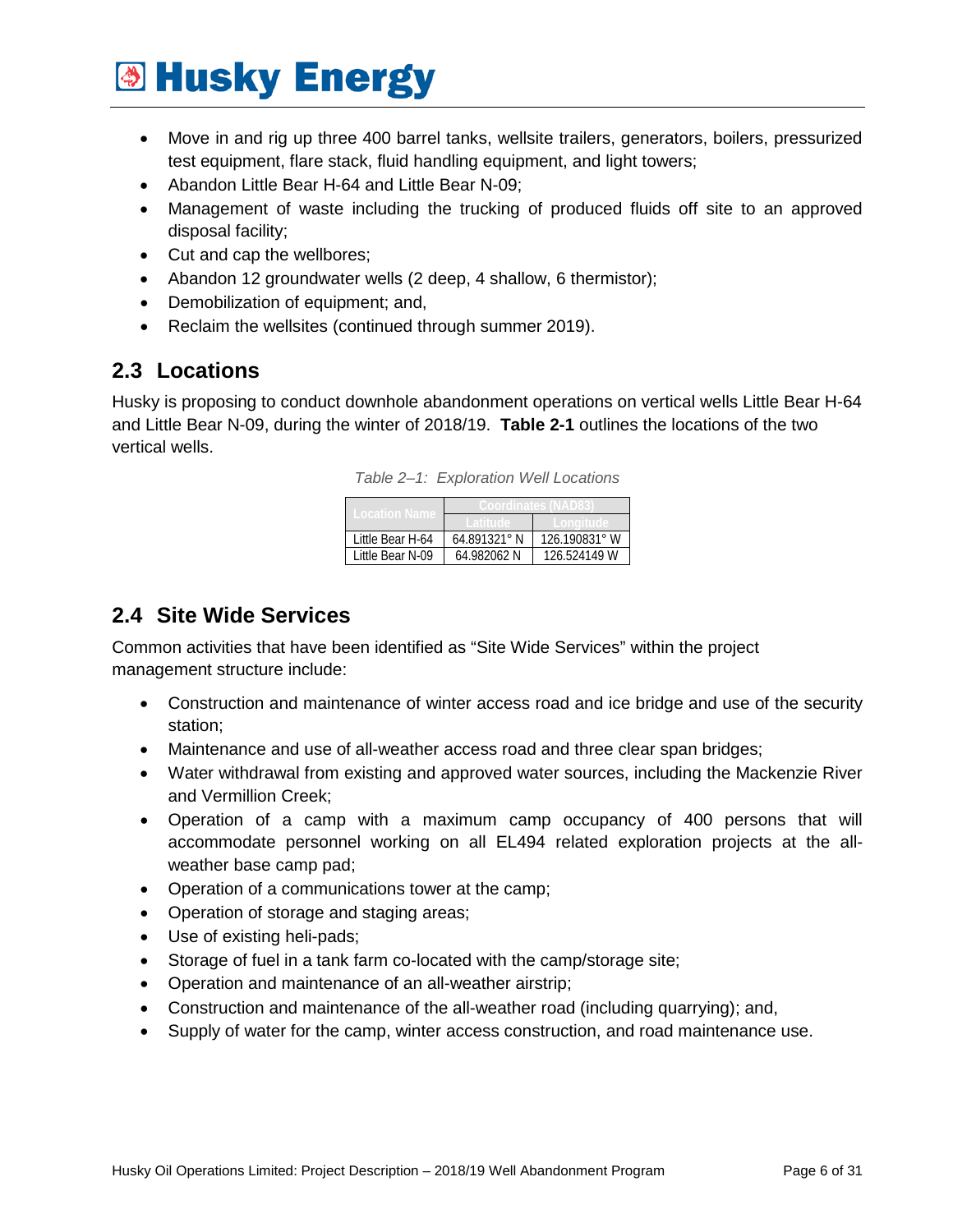#### <span id="page-6-0"></span>**2.4.1 Existing Access and Staging**

Access and staging for the winter 2018/19 downhole well abandonment program will be conducted under existing LUP S13X-003 and WL S13L1-006. The scope of work will include:

- Mobilizing equipment to the site using the GNWT winter road;
- Mobilizing personnel via air to Norman Wells;
- Construction of existing winter access road from the intersection of the GNWT highway to the Mackenzie River;
- Construction of 1,400 metre (m) ice bridge across the Mackenzie River to Husky's existing staging area on the west side. The ice bridge will have a minimum of 45,000 kilograms (kg) weight bearing capacity before the service rig will be allowed to cross the ice;
- Use of an all-weather road from the staging area to Quarry M;
- Construction of existing winter access road from Quarry M to N-09 and H-64 wellsites;
- Drawing water from approved and existing water sources;
- Construction of ice pads at existing well sites and select groundwater monitoring well sites; and,
- Use of winter airstrips for moving crews and equipment to and from the program area.

If conditions permit, the winter road construction is scheduled to start on December 1, 2018. The all-weather road, including bridge approaches, will need to be repaired before the camp is moved in (scheduled for mid-January 2019). No new lands or access will be required. All work will occur within existing land disturbances authorized under existing Land Use Permits and Water Licences. Water use will be less than previous programs and will be less than the volumes authorized by existing Water Licences.

If operations have not been completed by late-March 2019 and suitable conditions exist, a request may be submitted to GNWT Department of Lands to extend the program for permission to keep EL494 access open beyond the expected March 31, 2019 closure. Husky recognizes that such an extension is weather-dependent day by day, and that operations might have to be suspended on short notice. In the event that work cannot be completed by late March 2019 and conditions preclude an extension to the Program, further work may be required in a subsequent winter season.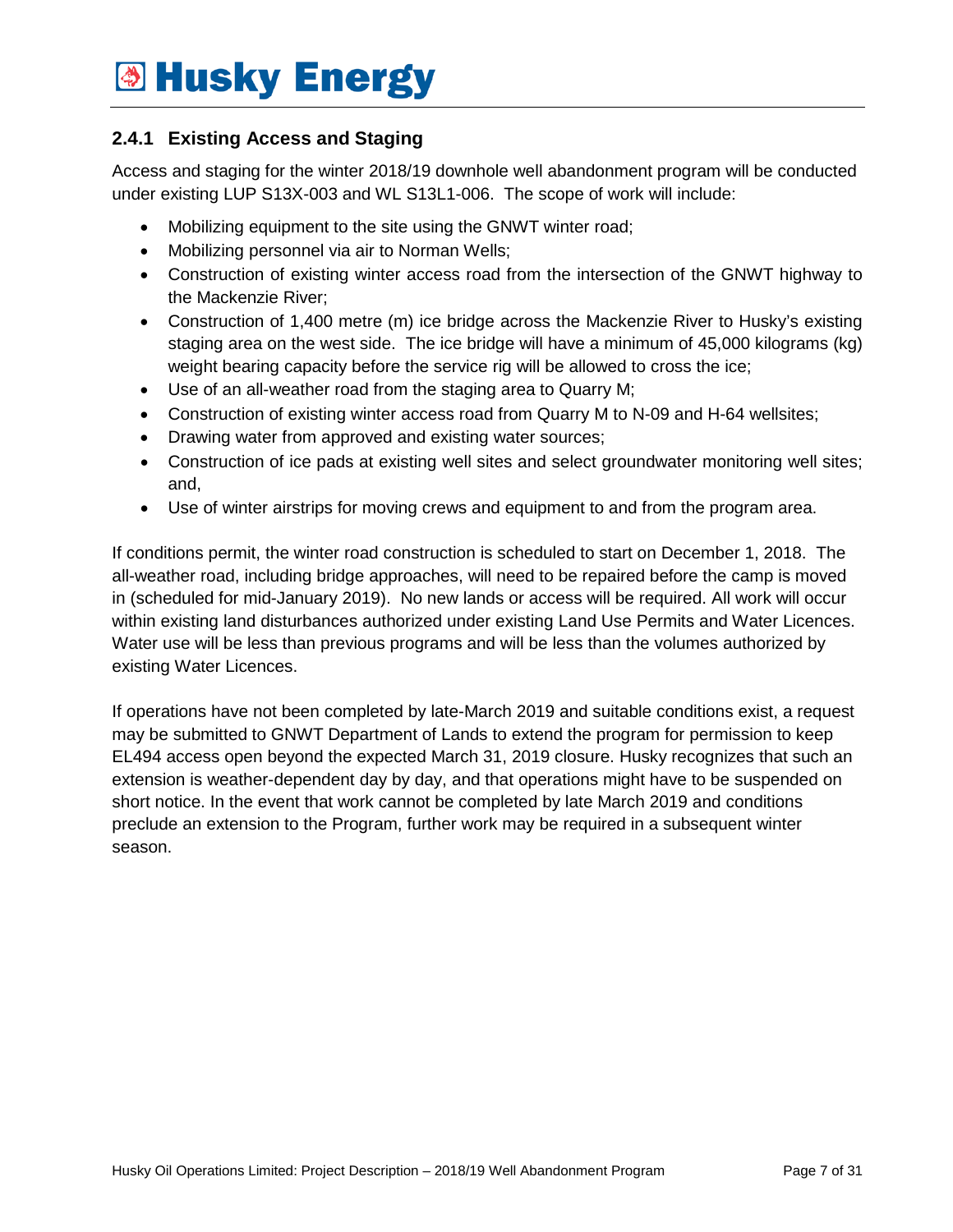#### <span id="page-7-0"></span>**2.4.2 Site Wide Services Equipment List**

Equipment which will be utilized by Site Wide Services operations during the 2018/19 well abandonment program is listed in **Table 2-2** below.

<span id="page-7-2"></span>

| <b>Equipment</b>             | Weight (kg) Quantity Use |                |                                                        |
|------------------------------|--------------------------|----------------|--------------------------------------------------------|
|                              |                          |                |                                                        |
|                              |                          |                |                                                        |
|                              |                          |                |                                                        |
| Truck with fill              | 45,000                   |                | Deliver material to fill excavations                   |
|                              |                          |                |                                                        |
| Excavator Cat 330D           | 35,000                   |                | Dig around wellbores/Road construction and restoration |
| Tandem Water Trucks          | 12,000                   | 6              | Water transportation/ice road construction             |
| <b>Bombardier Snow Cats</b>  | 6,000                    | 2              | Snow removal/ice road construction                     |
| Grader                       | 15,000                   |                | Leveling road and lease                                |
| Loader                       | 18,000                   |                | Loading gravel/rock/material                           |
| Truck and End Dump           | 24,000                   |                | Transportation of rocks/material                       |
| Cat 730 Rock Trucks          | 23,000                   | 2              | Rock transportation                                    |
| D6 LGP Dozer                 | 18,000                   |                | Pushing/leveling ground material                       |
| D8 Dozers                    | 38,000                   | $\overline{2}$ | Pushing/leveling ground material                       |
| <b>Skid Steer</b>            | 1.200                    |                | Loading gravel/rock/material                           |
| <b>Triaxle Gravel Trucks</b> | 16,000                   | $\overline{2}$ | Gravel transportation                                  |
| <b>Rental Pickups</b>        | 5,000                    | TBD            | Transportation of crew                                 |
| <b>Light Towers</b>          | 1.200                    | 8              | Lighting/power                                         |
| Generators                   | 1.800                    | $\overline{2}$ | Power generation                                       |
| <b>MTC Units</b>             | 6.000                    | $\overline{2}$ | Ambulances                                             |
| <b>Wellsite Trailers</b>     | 12,000                   | 2              | Security/office space                                  |

*Table 2–2: Base Campsite Location*

#### <span id="page-7-1"></span>**2.4.3 Camp**

<span id="page-7-3"></span>The crews will be accommodated in a camp and facilities for up to 72-persons that will be located at the base campsite. The camp will house personnel for all aspects of the program (i.e. construction and well abandonment operations). **Table 2-3** presents the location of the base campsite.

| Table 2-3: Base Campsite Location |  |  |  |
|-----------------------------------|--|--|--|
|-----------------------------------|--|--|--|

| Base Campsite | 65.006865°N | 126 434409°W |  |
|---------------|-------------|--------------|--|

Up to seven wellsite trailers will be temporarily stationed in the program area (2 at the security station; 1 with the groundwater well decommissioning crew and 3 to 4 at the wellsite) to accommodate personnel that are required to be on-lease during the well abandonment activities and will be mobilized and demobilized with the service rig. Water volumes required for the crew members accommodated in the wellsite trailers have been included in the Site Wide Services water budget associated with WL S13L1-006.

There will also be one emergency shelter that will be available on the program during road construction and will also be located at H-64 while the crews are working remotely from the base camp. This shelter is for emergency use only and is not intended for long-term accommodation.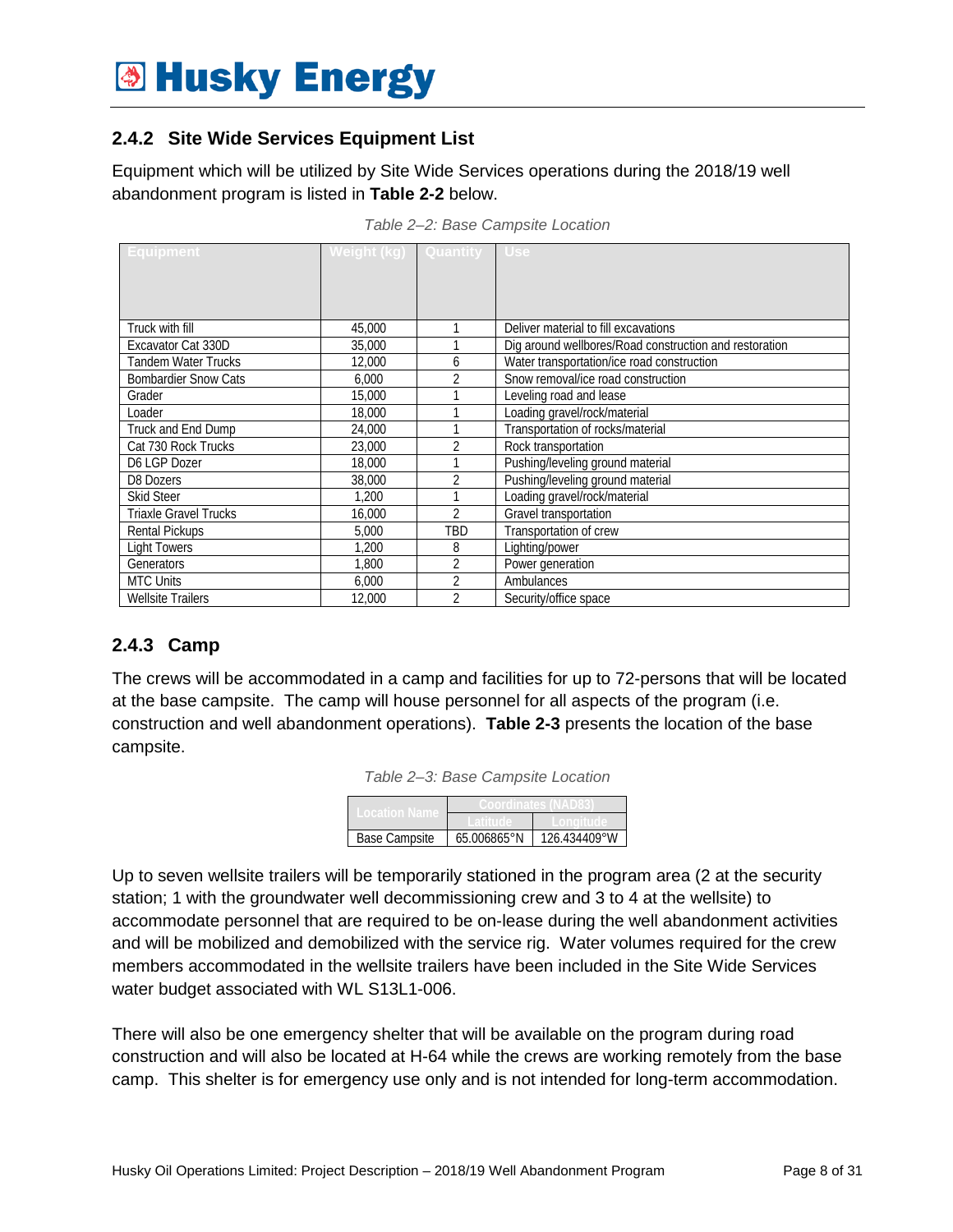### <span id="page-8-0"></span>**2.5 Wellsite Construction**

The existing wellsite leases at H-64 and N-09 are 130 m by 130 m. Original lease construction consisted of the clearing of scrub spruce and shrubs using low ground pressure (LGP) mulchers and the material was spread across the site. Returning to the sites in the winter of 2018/19 may require hand cutting in areas of vegetation overgrowth.

The lease will be padded with ice to accommodate the topography and to provide a level operations area for well abandonment operations. Rig mats will be placed under the service rig to provide a level and stable surface to support the rig. Associated equipment will be placed on the lease in accordance with the wellsite layout diagram (see **Appendix 1**).

#### <span id="page-8-1"></span>**2.5.1 Downhole Well Abandonment Program**

The proposed hydrocarbon well abandonment program will consist of the following components:

- Winter ice pad construction of the two wellsites, Little Bear H-64 and Little Bear N-09, and associated winter access;
- Mobilization of a tank farm and abandonment fluids to the wellsites:
- Mobilization of a Class III service rig and auxiliary equipment to the wellsites;
- Move in and rig up three 400 barrel tanks, wellsite trailers, generators, boilers, pressurized test equipment, flare stack, fluid handling equipment, and light towers;
- Abandon Little Bear H-64 and Little Bear N-09;
- Management of waste including the trucking of produced fluids off site to an approved disposal facility;
- Cut and cap the wellbores;
- Demobilization of equipment; and,
- Reclaim the wellsites (continued through summer 2019).

The service rig, associated equipment and materials will be mobilized to the site by winter road in January 2019. The N-09 well will be abandoned first, followed by H-64. The well abandonment activities will require 35 operating days. A contingent of up to 5 additional days will be provisioned for this program. This operation will be conducted on a 24-hour basis. Work to abandon the wellbore is scheduled to commence on January 23, 2019 at the N-09 location and will then be transported to the H-64 location. The program is anticipated to be completed at the end of February 2019, at which time the rig and associated equipment will be demobilized from the program area south on the GNWT winter road.

Crews will be accommodated at the base camp; however, Husky will also operate 3-4 wellsite trailers to accommodate the Worksite Leaders during the well abandonment program. These trailers will be mobilized from N-09 to H-64 as required, with up to two people sleeping in each trailer. **Table 2-4** below outlines the anticipated timelines associated with the construction of the wellsites and the abandonment program.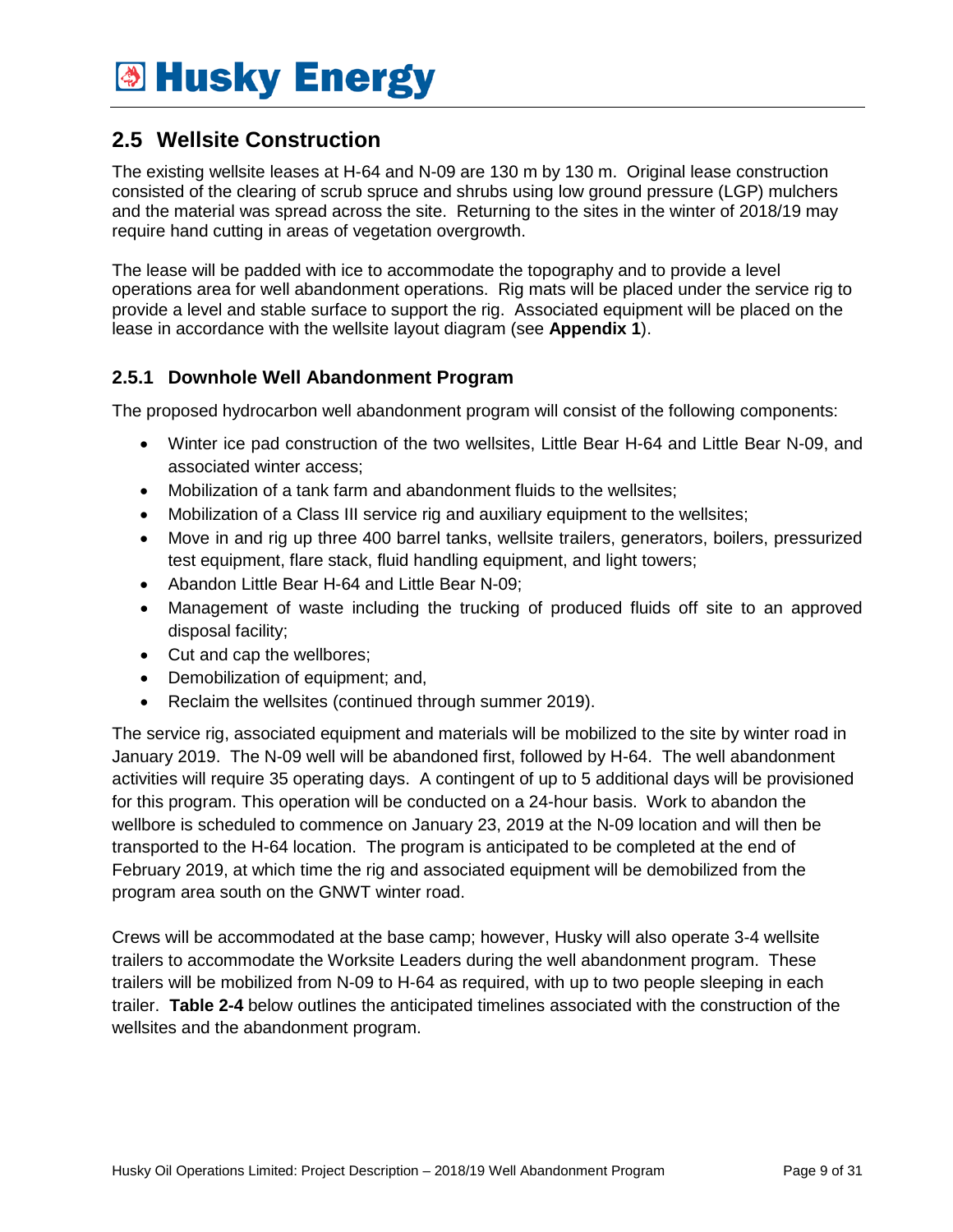<span id="page-9-1"></span>

| <b>Activity</b>                                                                                                                                                        | <b>Time Required</b> | <b>Estimated Dates</b>               |
|------------------------------------------------------------------------------------------------------------------------------------------------------------------------|----------------------|--------------------------------------|
| Well N-09                                                                                                                                                              |                      |                                      |
| Lease construction                                                                                                                                                     | 36 days              | December 15, 2018 - January 20, 2019 |
| Move in, rig up and associated support equipment                                                                                                                       | 3 days               | January 23 - 25, 2019                |
| Complete downhole abandonment using permanent bridge plugs and cement                                                                                                  | 10 days              | January 26 - February 4, 2019        |
| Rig out, prepare to move equipment to N-09                                                                                                                             | 3 days               | February $5 - 7$ , 2019              |
| Backfill the wellbore area, allow extra material to be used to mitigate any<br>slumping at the well site. Re-seed excavated area using regulatory approved<br>seed mix | 2 days               | February 28 - March 1, 2019          |
| Well H-64                                                                                                                                                              |                      |                                      |
| Lease construction                                                                                                                                                     | 7 days               | January 3 - 10, 2019                 |
| Move in, rig up and associated support equipment                                                                                                                       | 3 days               | February 8 - 10, 2019                |
| Complete downhole abandonment using permanent bridge plugs and cement                                                                                                  | 9 days               | February 11 - 19, 201 9              |
| Rig out                                                                                                                                                                | 3 days               | February 20 - 22, 2019               |
| Backfill the wellbore area, allow extra material to be used to mitigate any<br>slumping at the well site. Re-seed excavated area using regulatory approved<br>seed mix | 2 days               | February 28 - March 1, 2019          |
| Clean-up & Reclamation                                                                                                                                                 |                      |                                      |
| Reclamation                                                                                                                                                            | To be<br>determined  | Inspection in summer 2019            |

It is anticipated that well abandonment operations will commence on January 23, 2019. The operations at both wells will take approximately 90 days.

All downhole abandonment activities will be conducted under approval of the Office of the Regulator of Oil and Gas Operations in NWT (OROGO), see Section 5 for more details.

#### <span id="page-9-0"></span>**2.5.2 N-09 Downhole Abandonment Operations**

Both wells will be permanently downhole abandoned, starting with N-09 and ending with H-64.

Mobilization & Rig-Up:

- Both wells are currently suspended. Equipment will be mobilized to the Slater River area from various locations in Alberta in January 2019.
- A Class III service rig and associated support equipment will be mobilized to N-09 to begin abandonment operations.
- Move in and rig up three 400 barrel tanks, wellsite trailers, generators, boilers, pressurized test equipment, flare stack, fluid handling equipment, and light towers.

Downhole abandonment operations at Little Bear N-09 will include:

- MIRU service rig and associated equipment
- Commence heating wellhead using boiler and install vent meter. Establish baseline vent flow rate
- Stump test BOPs. Install pressured tested BOPs
- Rotate off on/off and circulate wellbore over to biocided fresh water
- Rig in slickline unit and all associated equipment
- RIH and retrieve tubing plug at 1770.5 mKB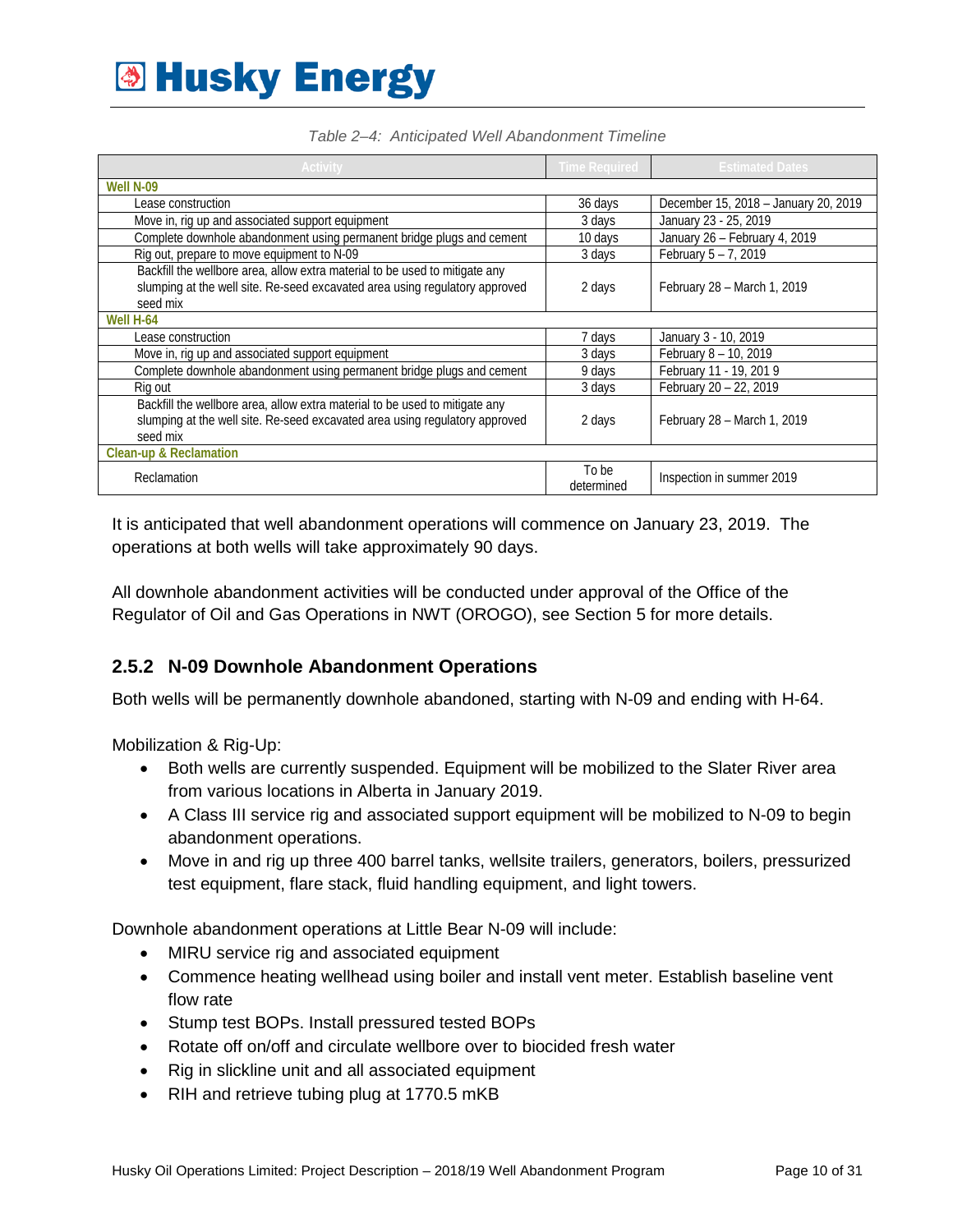- Unset packer assembly
- Monitor wellbore for response
- POOH, lay down packer assembly
- MURIH 177.8 mm bit/scraper to top of existing perforations at 1788.0 mKB
- POOH, lay down bit/scraper
- MURIH 177.8 mm x 10K permanent bridge plug
- Set permanent bridge plug within OROGO regulation setting depth above Canol perforations
- POOH, lay down setting gear
- Fill and pressure test casing and permanent bridge plug to 7,000 kPa for 10 minutes (flatline).
- Circulate wellbore over to biocided fresh water
- MURIH MiCRO CHAT-Temp CBL logging tool
- Log from top of bridge plug to surface
- Lay down logging tool
- MURIH e-line dump bailer
- Dump bail 15.0 vertical meters class "G" cement on top of set bridge plug
- Based on results of logging and SCV gas analysis, perforate casing and perform cement squeeze to stop surface casing vent flow at source (up to three programmed attempts). Ensure all perforations/cement squeezes meet OROGO requirements
- POOH and lay down all equipment
- Clean up location
- Turn wellsite over to reclamation group to be cut and capped

During downhole abandonment operations, tanks will be available on site to store all fluids and cement returns. These waste streams will be temporarily stored during operations, and then transferred by truck to the appropriate approved disposal facilities.

In the event that there are issues encountered with the surface casing vent flow, Husky will employ the following contingency procedure:

Unable to stop surface casing vent flow with three cement squeezes:

- Equipment will be available on location to complete up to three additional perforations and cement squeezes per well
- Contact OROGO representative and discuss findings
- Based on log results, identify other possible sources of vent flow
- Obtain OROGO approval to perform cement squeeze on next targeted interval
- Monitor vent flow rate using vent meter
- If vent flow still exists, repeat process for next possible source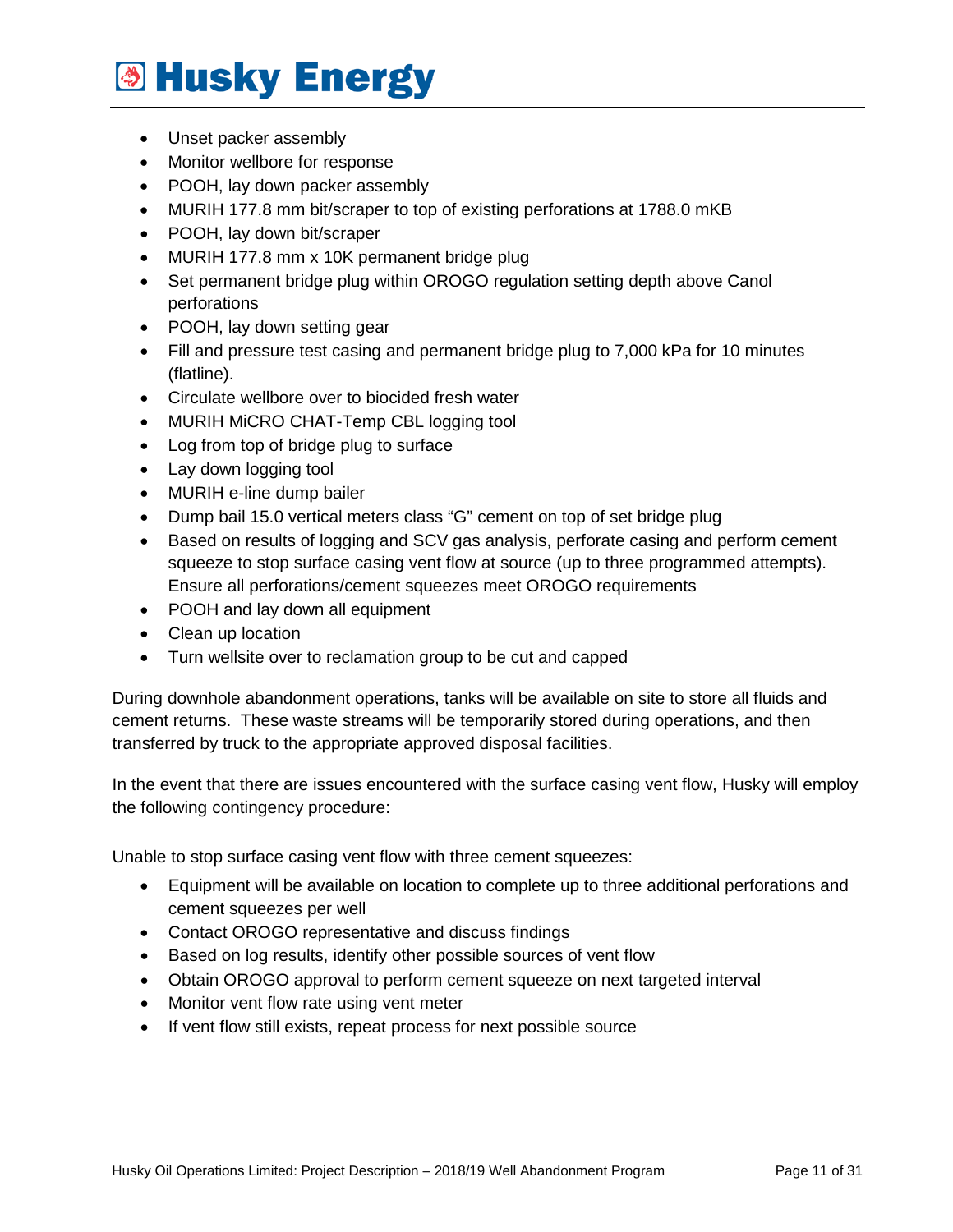Vent flow not repaired after identified targets squeezed with cement:

- Equipment will be available on location to mill through cement, cement retainers and bridge plugs
- If targeted zones have been squeezed with cement and a vent flow still exists, contact OROGO to discuss findings
- Determine most likely source depth based on logs, gas analysis, and vent meter data
- Mill through cement and bridge plug to below identified source depth
- Re-perforate and conduct cement squeeze. Confirm vent flow has been stopped
- Conduct 7,000 kPa pressure test to verify integrity of plug and casing

Following the downhole abandonment of N-09, the equipment will be relocated to the H-64 wellsite to begin the same procedure.

#### <span id="page-11-0"></span>**2.5.3 H-64 Downhole Abandonment Operations**

Downhole abandonment operations at Little Bear H-64 will include:

- MIRU (move in rig up) service rig and associated equipment
- Commence heating wellhead using boiler and install vent meter. Establish baseline vent flow rate
- Stump test BOPs (blow out preventer). Install pressured tested BOPs
- Rotate off on/off and circulate wellbore over to KCl (potassium chloride) blended water
- Rig in slickline unit and all associated equipment
- RIH (run in hole) and retrieve tubing plug at 1174.5 mKB
- Unset packer assembly
- Monitor wellbore for response
- POOH (pull out of hole), lay down packer and perforating assembly
- MURIH (make up run in hole) with milling assembly
- Mill out upper bridge plug at 1220.8 mKB, clean to top of lower bridge plug at 1241.8 mKB
- POOH, lay down milling assembly
- MURIH 177.8 mm bit/scraper to top of lower set bridge plug
- POOH, lay down bit/scraper
- MURIH 177.8 mm test packer assembly
- Set packer above lower set bridge plug
- Fill and pressure test to 7,000 kPa and hold for 10 minutes (flatline)
- Unset packer assembly, POOH, lay down
- MURIH e-line dump bailer
- Dump bail 3.0 m vertical meters of Hydromite cement on top of lower bridge plug at 1241.8 mKB
- MURIH 177.8 mm x 10K permanent bridge plug
- Set permanent bridge plug within OROGO regulation setting depth above upper set of Canol perforations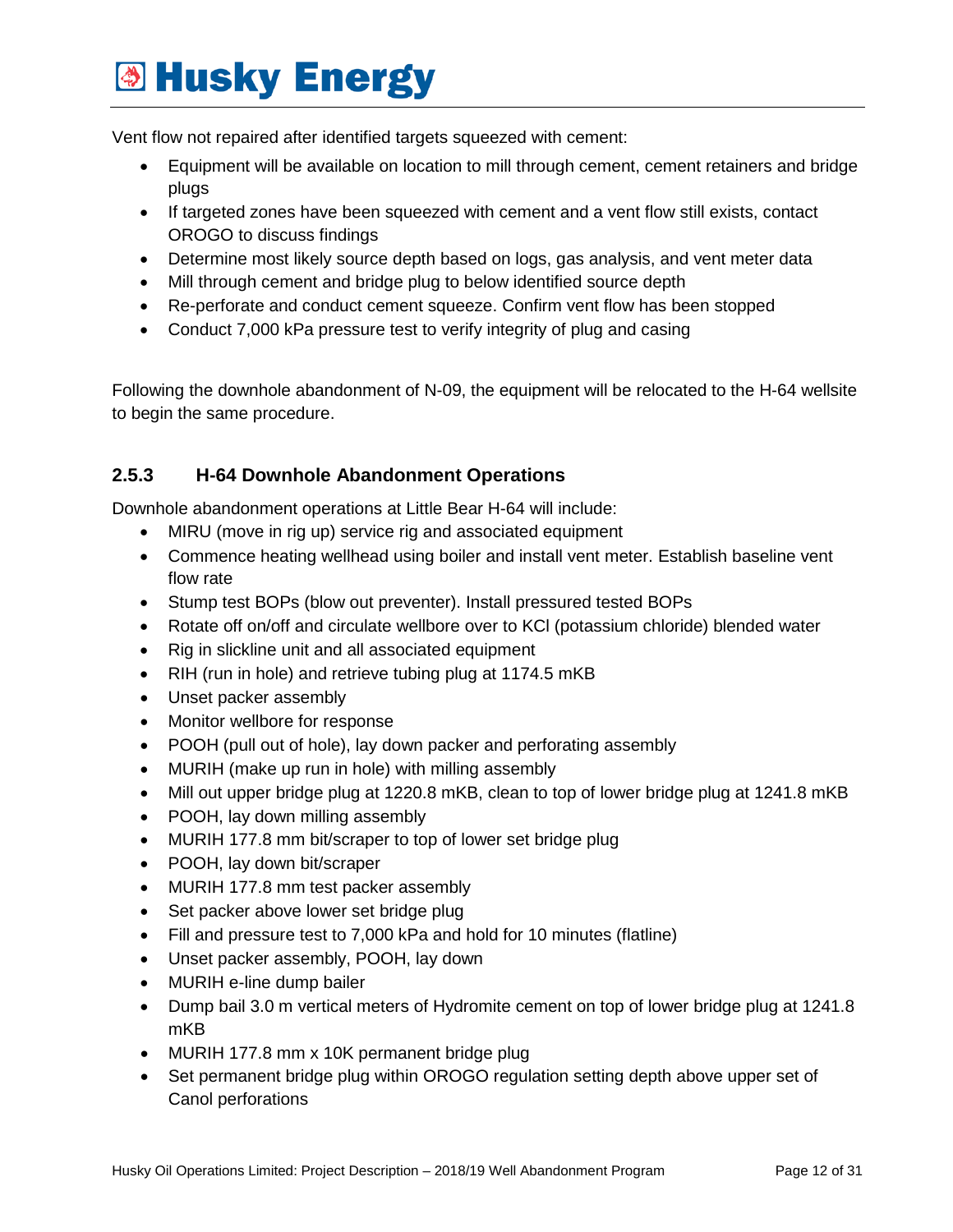- POOH, lay down setting gear
- Fill and pressure test casing and permanent bridge plug to 7,000 kPa for 10 minutes (flatline).
- Circulate wellbore over to biocided fresh water from top of top set bridge plug to surface
- MURIH MiCRO CHAT-Temp CBL logging tool
- Log from top of bridge plug to surface
- Lay down logging tool
- MURIH e-line dump bailer
- Dump bail 15.0 vertical meters class "G" cement on top of set bridge plug
- Based on results of logging and SCV (surface casing vent) gas analysis, perforate casing and perform cement squeeze to stop surface casing vent flow at source (up to three programmed attempts). Ensure all perforations/cement squeezes meet OROGO requirements
- POOH and lay down all equipment
- Clean up location
- Turn wellsite over to reclamation group to be cut and capped

#### <span id="page-12-0"></span>**2.5.4 Downhole Well Abandonment Equipment List**

Equipment which will be utilized to conduct the downhole well abandonment at Little Bear H-64 and Little Bear N-09 is listed in **Table 2-5**.

<span id="page-12-1"></span>

| <b>Equipment</b>                 | Weight | Quantity       | <b>Use</b>                                    |
|----------------------------------|--------|----------------|-----------------------------------------------|
|                                  | (kg)   |                |                                               |
| Mobile Class III service rig and | 43,000 |                | Rig used for well abandonment                 |
| support equipment                |        |                |                                               |
| Pressurized test vessel          | 27,300 | 1              | Relieve pressure from well, send gas to flare |
| Diesel boilers                   | 15,000 | $\overline{2}$ | Heat for equipment                            |
| Wireline truck                   | 24,000 | 1              | Wireline operations during abandonment        |
| Cement pumper                    | 22,220 |                | Cementing operations during abandonment       |
| Cement bulker                    | 46,500 | 1              | Cementing operations during abandonment       |
| Generators                       | 1,800  | 3              | Provide electricity to site                   |
| 400 barrel tanks                 | 4,990  | 3              | Water storage                                 |
| Wellsite trailers                | 12,000 | 3              | Indoor area for personnel/equipment           |
| Light towers                     | 1,200  | 4              | Provide lighting for work area                |
| Fluid pump/engine                | 29,500 | 1              | Pumping water/fluids                          |
| Flare stack                      | 5,000  | 1              | Burn any gas from well during abandonment     |
| Rig tank                         | 24,500 | 1              | Fluid storage from rig                        |
| Storage skid                     | 14,000 | 1              | Storage for rig equipment                     |
| Steamer truck                    | 18,000 | 1              | Provide hot steam for defrosting              |
| Fuel truck                       | 14,000 |                | Provide fuel for equipment                    |
| Water truck                      | 12,000 | 1              | Water delivery                                |
| <b>Top Drive Tubing Swivel</b>   | 5,000  |                | Milling bridge plug                           |
| Cold Cut Unit                    | 15,000 |                | Cut off well casing                           |
| Vacuum Truck                     | 21,000 |                | Collect and contain cement/fluids/earth/etc.  |
| <b>Picker Truck</b>              | 24,000 |                | Lifting equipment on location                 |
| <b>Bed Truck</b>                 | 21,000 | 1              | Transport equipment                           |
| <b>Herman Nelson Heaters</b>     | 2,000  | $\overline{2}$ | Heating equipment on location                 |
| <b>Welding Unit</b>              | 5,500  |                | Cut off surface casing (where required)       |

*Table 2–5: Anticipated Hydrocarbon Well Abandonment Equipment (Service Rig)*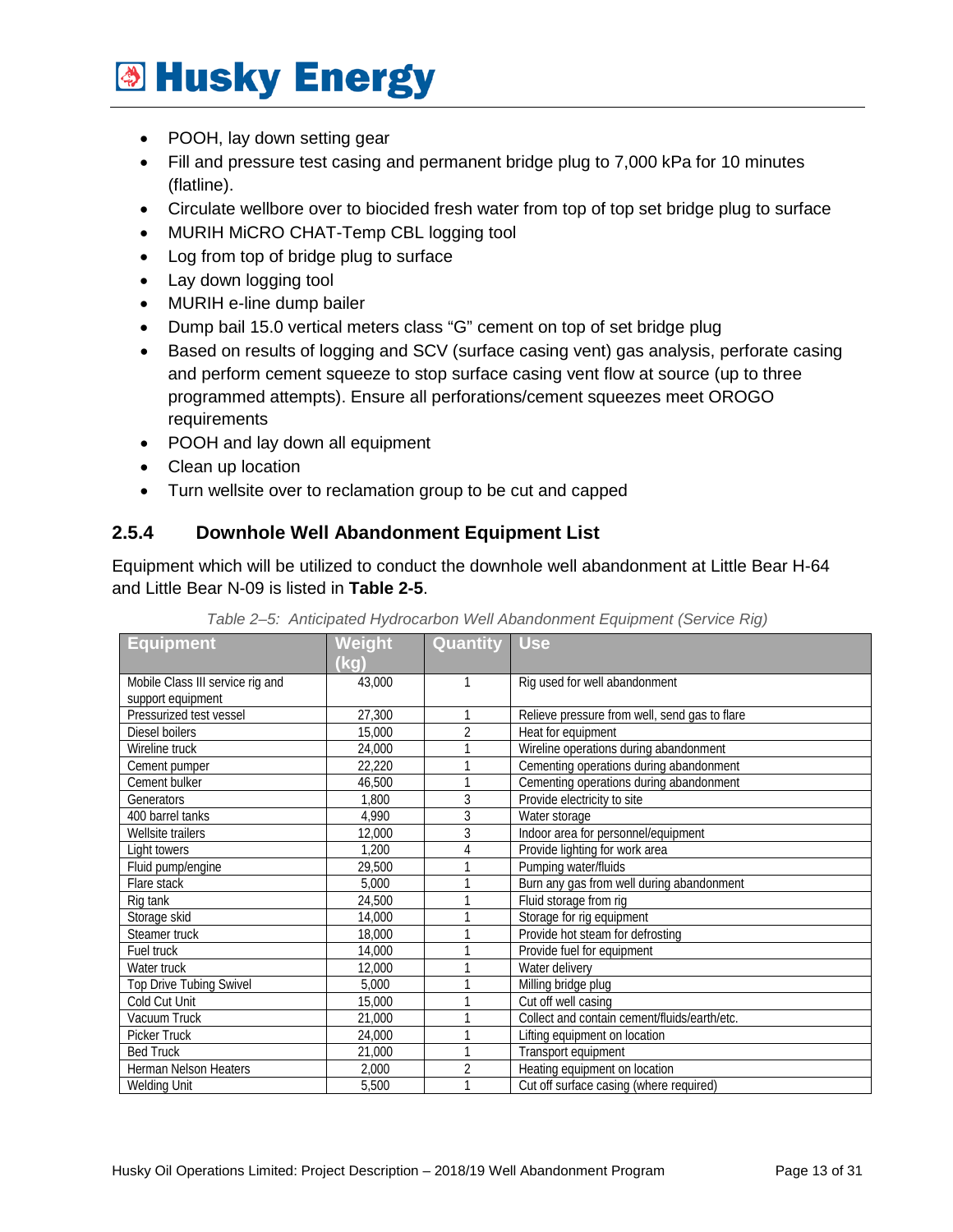### <span id="page-13-0"></span>**2.6 Groundwater Monitoring Well Decommissioning**

It is Husky's intention to decommission the groundwater monitoring wells in the Slater River program area. This activity will run concurrent with the hydrocarbon well abandonment operations. Husky has twelve groundwater monitoring wells including two bedrock water wells (MW-09 A and B); two shallow groundwater monitoring wells (MW-01A and MW-19B); and eight thermistor wells (MW-01T, MW-04T, MW-09T, MW-11T, MW-12T, MW-16T, MW-17T, MW-19T).

<span id="page-13-1"></span>The decommissioning operations will take approximately 20 operating days. It is anticipated that equipment mobilization for the project will begin on January 23<sup>rd</sup>, 2019. Work to abandon the water wellbores will commence on the MW-09A location, and then the equipment will be moved to the MW-09B location. A contingent of up to 3 additional days will be provisioned for these operations. **Table 2-6** presents the locations of the groundwater monitoring wells.

| <b>Location Name</b> | Coordinates (NAD      |                  |  |
|----------------------|-----------------------|------------------|--|
|                      |                       |                  |  |
| <b>MW-01A</b>        | 65.098418°N           | 126.267945° W    |  |
| <b>MW-01T</b>        |                       |                  |  |
| $MW-04T$             | 65.094917°N           | $126.333217$ ° W |  |
| <b>MW-09A/B</b>      | 64.985557° N          | 126.513981° W    |  |
| MW-09T               |                       |                  |  |
| <b>MW-11T</b>        | 64.968016°N           | 126.543924° W    |  |
| <b>MW-12T</b>        | $64.963541^{\circ}$ N | 126.509605° W    |  |
| MW-16T               | 64.901772° N          | 126.324887°W     |  |
| <b>MW-17T</b>        | 64.879686°N           | 126.272158° W    |  |
| <b>MW-19B</b>        | 64.889132° N          | 126.194355° W    |  |
| <b>MW-19T</b>        |                       |                  |  |

*Table 2–6: Groundwater Monitoring Well Locations*

<span id="page-13-2"></span>The anticipated timeline for these activities is outlined in **Table 2-7** below:

*Table 2–7: Anticipated Groundwater Well Decommissioning Timeline*

| <b>Activity</b>                                                                                                    | Time Required       | <b>Estimated Dates</b>           |  |  |
|--------------------------------------------------------------------------------------------------------------------|---------------------|----------------------------------|--|--|
| <b>Bedrock Water Wells</b>                                                                                         |                     |                                  |  |  |
| MW-09A                                                                                                             |                     |                                  |  |  |
| Move in, rig up coil tubing unit and associated support equipment                                                  | 1 day               | January 23, 2019                 |  |  |
| Purge well, abandon by balancing cement plug over open hole section, blow dry, fill to<br>surface with bentonite   | 5 days              | January 24 - 28, 2019            |  |  |
| Rig out, prepare to move equipment to MW-09B                                                                       | 1 day               | January 29, 2019                 |  |  |
| MW-09B                                                                                                             |                     |                                  |  |  |
| Move in, rig up coil tubing unit and associated support equipment                                                  | 1 dav               | January 30, 2019                 |  |  |
| Purge well, abandon by balancing cement plug over open hole section, blow dry, fill to<br>surface with bentonite   | 5 days              | January 31 - February 4,<br>2019 |  |  |
| Rig out                                                                                                            | 1 dav               | February 5, 2019                 |  |  |
| <b>Shallow Groundwater Wells and Thermistor Wells</b>                                                              |                     |                                  |  |  |
| Move in, remove wellbore equipment, and fill to surface with bentonite chips. 10 wells at<br>$~10.5$ days per well | 5 days              | February 15-19, 2019             |  |  |
| <b>Clean-up &amp; Reclamation</b>                                                                                  |                     |                                  |  |  |
| Re-seed excavated area using regulatory approved seed mix                                                          | To be<br>determined | Summer 2019                      |  |  |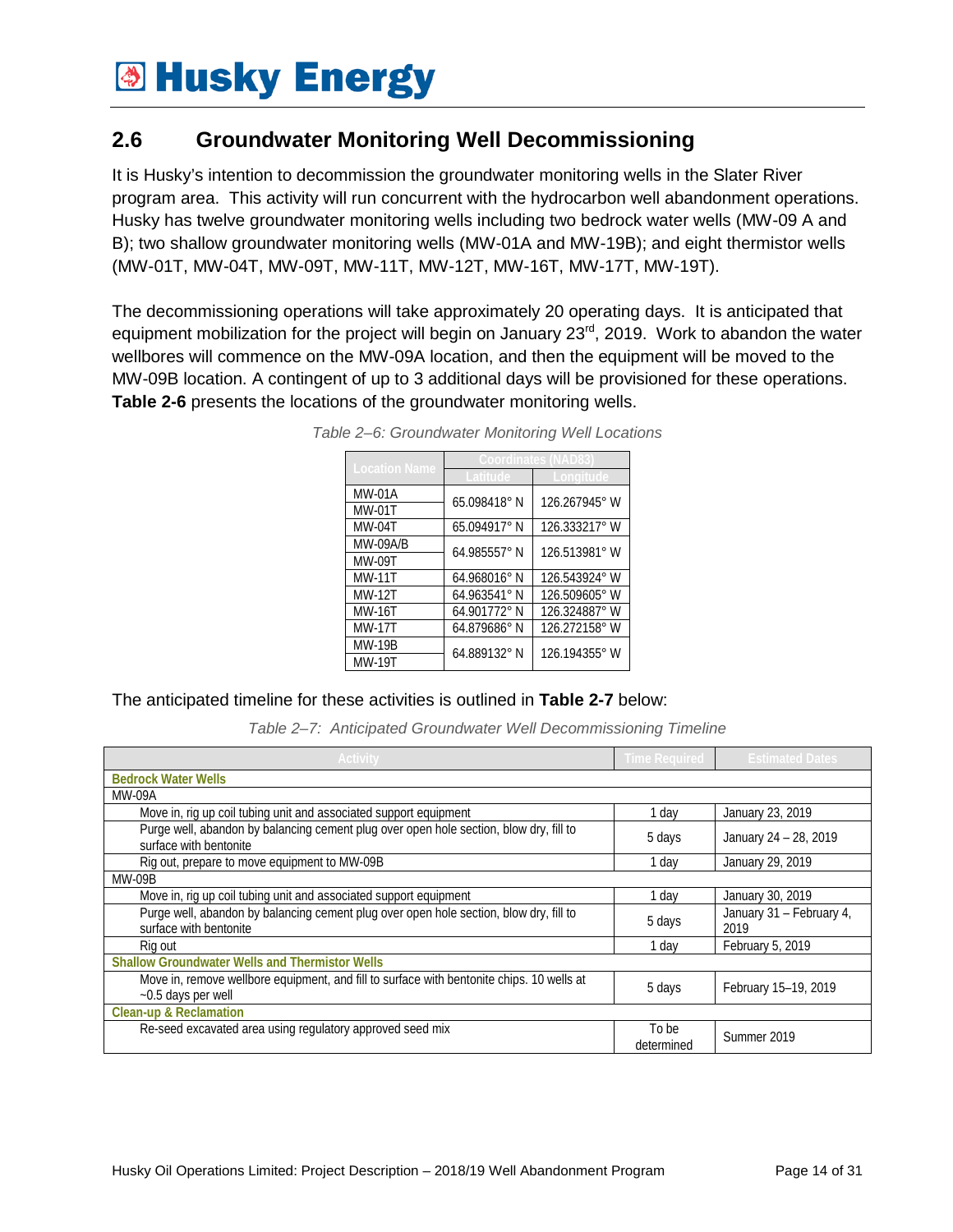The scope of work will include:

Abandonment operations for bedrock water wells (MW-09 A and B):

- Construct ice pad;
- Move in and rig up the coil tubing unit and all support equipment including:
	- o 400 bbl. tank farm
	- o Double ender well site shacks
	- o Light towers, generators, garbage bins and other surface rental equipment
- Run in coil tubing; circulate fresh hot water to heat up wellbore to top of packer assembly;
- Pull production tubing and in-flat packer assembly out and lay down;
- Install electrical submersible pump and clean production hose. Run and flow the wells (wells must be thoroughly purged - min 5x well volume). Pump water off to surrounding environment after field screening;
- Collect water samples for routine water, dissolved metals, and BTEX;
- Disinfect the well using water with a chlorine concentration of 250 mg/L and siphon the solution into the well;
- Run in hole and balance cement plug over open hole of well bore;
- Shut down for the night and wait on cement;
- Fill and pressure test well bore to 7,000 kPa;
- Run back into the well bore with coil tubing and blow dry to surface;
- Fill with bentonite to where the well will be cut and capped; the bentonite must be placed from the bottom up in order to ensure no spaces in the bentonite plug; hydrate bentonite if required;
- Use of abrasive water jet cutting tool to cut and remove approximately 2.0m below ground level, of casing prior to capping. Excavation around the casing of 2.0m below ground level will only be completed if challenges using the water jet tool arise;
- A well cap will be permanently installed on the casing, and both the well casing and annulus will be sealed;
- Backfill the excavation using quarry material in the sub-soil, the excavated soil and topsoil. Allow extra material to be used to mitigate any slumping at the well site; and,
- Re-seed excavated area using regulatory approved seed mix.

#### <span id="page-14-0"></span>**2.6.1 Bedrock Groundwater Well Decommissioning Equipment List**

Equipment which will be utilized to conduct the decommissioning of the bedrock groundwater wells MW-09A and MW-09B is listed in **Table 2-8**.

<span id="page-14-1"></span>*Table 2–8: Anticipated Groundwater Well Abandonment Equipment List for Bedrock Wells (MW-09A and MW-09B)*

| Equipment         | Weight (kg) | Quantity | <b>Use</b>                             |
|-------------------|-------------|----------|----------------------------------------|
| Coil tubing unit  | 33,900      |          | Abandonment operations for water wells |
| Light towers      | .200        |          | Provide lighting for site              |
| Generators        | .800        |          | Provide electricity to site            |
| Coil tubing tank  | 5.700       |          | Fluid catch tank                       |
| Hot oiler         | 28,000      |          | Heating fresh water                    |
| Well site trailer | 12.000      |          | Indoor area for personnel/equipment    |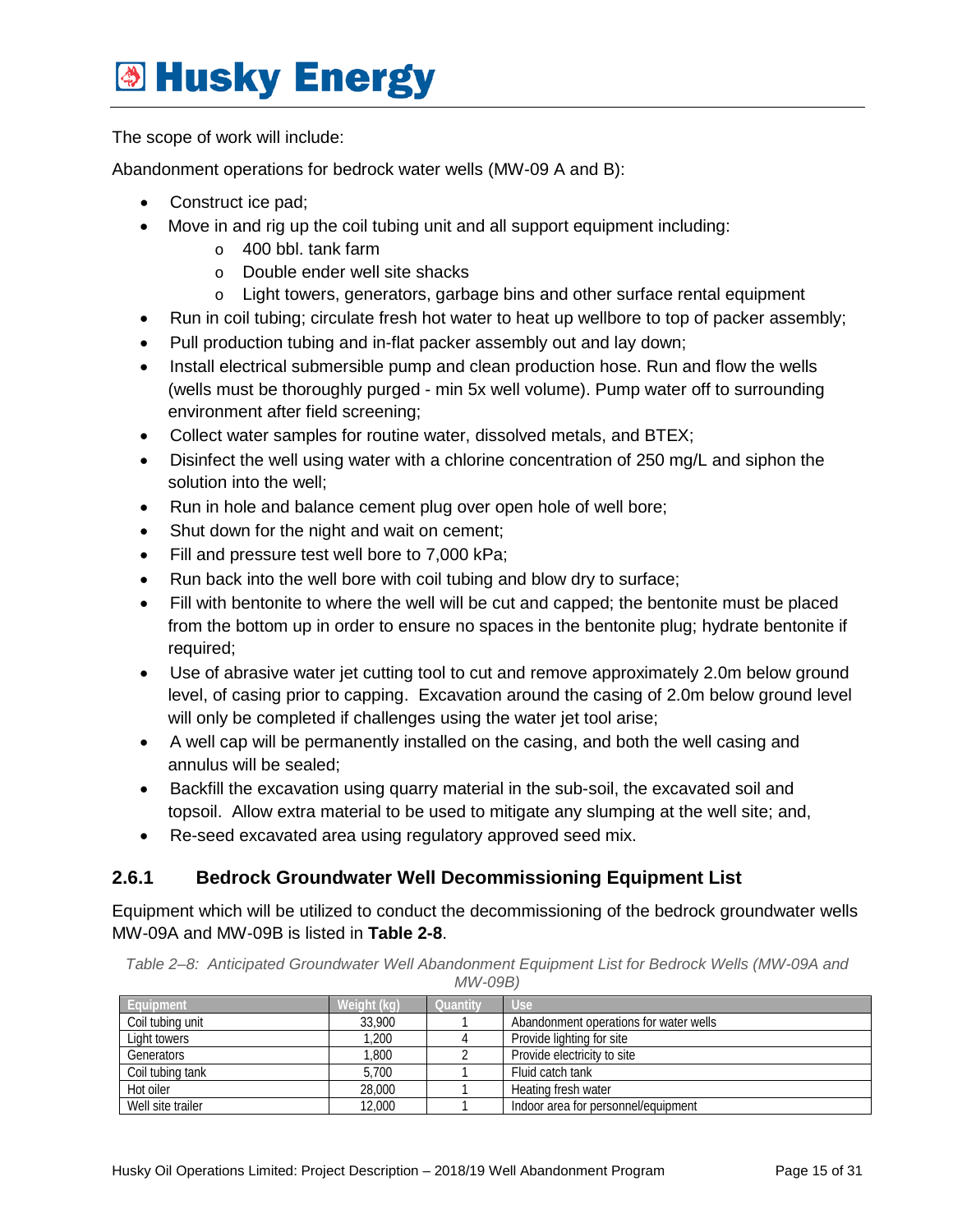| Mobile<br>diesel boiler | 6,500 | equipment<br>Provide heat for |
|-------------------------|-------|-------------------------------|
| 400-barrel tank         | ,990  | . .<br>Water<br>storage       |

Abandonment operations for Shallow Groundwater Wells (MW-01A and MW-19B) and Thermistor Wells (MW-01T, MW-04T, MW-09T, MW-11T, MW-12T, MW-16T, MW-17T, MW-19T):

- Construct ice pads at MW-1 and MW-19, otherwise will utilize oak matting to protect ground surface;
- Dig around outer metal casing, pull casing from ground;
- Using vacuum truck, remove top sand from well and pull wiring if possible;
- Fill remainder of wellbore with bentonite chips;
- Use fill from quarry and soil to fill any remaining excavation; and,
- Place erosion mats and approved seed mix to cover the reclaimed area, clean up location.

After the casing is cut and capped the surface site will be assessed and reclaimed.

Husky will operate a wellsite trailer to accompany the crew conducting the groundwater well decommissioning. Water required for the trailer will be transported directly from Norman Wells rather than from water sources within the program area.

### <span id="page-15-0"></span>**2.7 Water Use**

Water use for the project will primarily be required for construction (ice bridge, winter access roads, laydown, storage areas and well sites) and is permitted under existing Water Licence S13L1-006.

The estimated volumes of water required for the 2018-19 winter program is as follows:

- Winter access construction approximately 13,000 $m^3$ ;
- Wellsite ice pad  $-2,500 \text{ m}^3$  per pad for a total of 5,000m<sup>3</sup>;
- Base camp and portable wellsite trailers will use potable water from Norman Wells.

Water bodies, with the exception of the Mackenzie River, were assessed in 2011 and 2012 following Department of Fisheries and Oceans (DFO) Protocol for winter water withdrawal from icecovered water bodies in the NWT and Nunavut.

Minimal water use will be required for well abandonment. While water use is permitted under Water Licence S13L1-005, treated water will brought in from Norman Wells. Estimations of well activity water requirements is listed below.

- Little Bear N-09 downhole abandonment  $-200 \text{ m}^3$
- Little Bear H-64 downhole abandonment  $-200 \text{ m}^3$
- Groundwater well decommissioning (MW-09 A & B) 20  $m<sup>3</sup>$

#### <span id="page-15-1"></span>**2.8 Waste Management**

Husky has prepared an updated Waste Management Plan (WMP) which details how waste generated will be safely managed (see **Appendix 2**). The management of abandonment program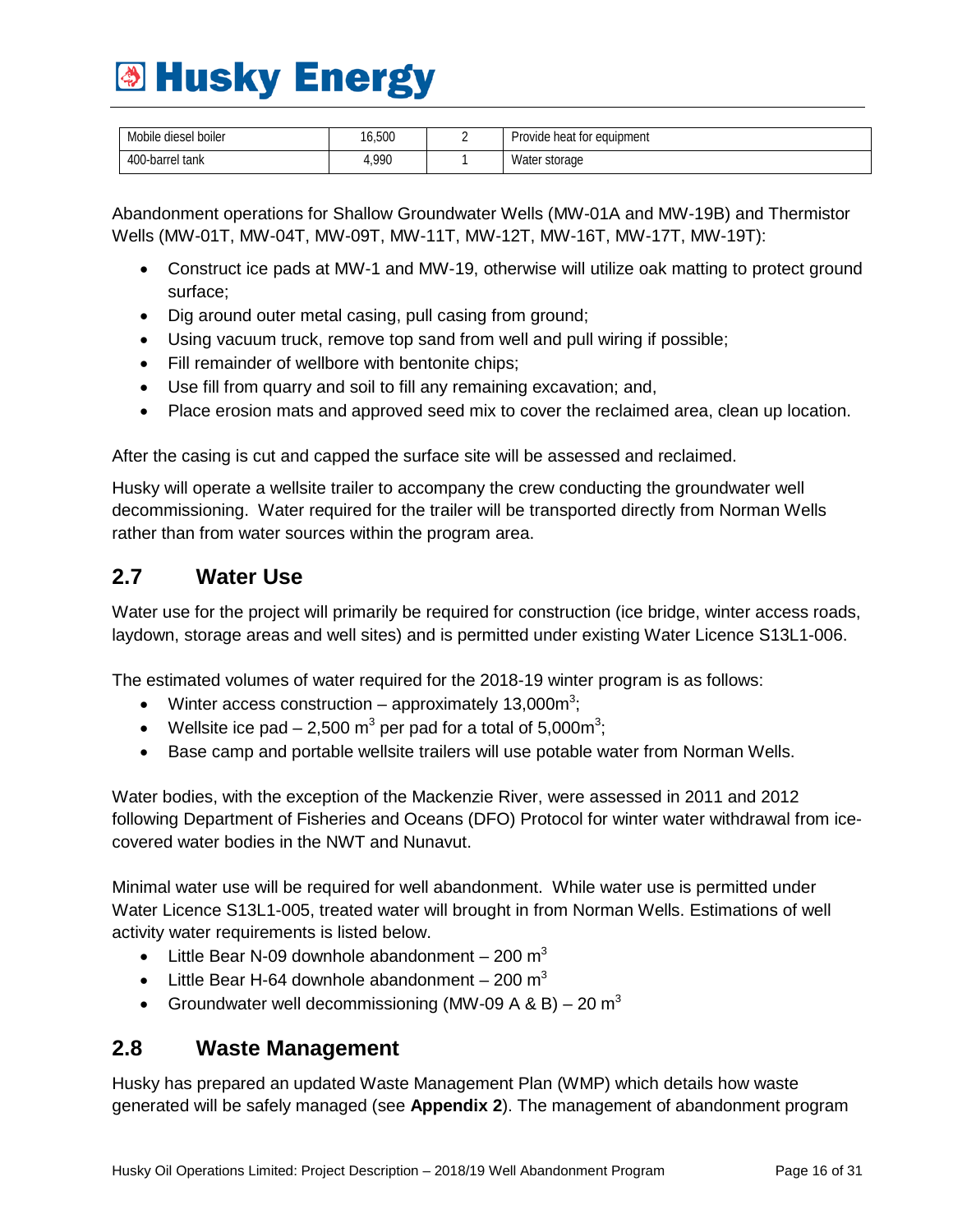wastes, camp wastes, and hazardous materials are regulated and require implementation of these plans to handle waste in a complaint manner. The goal of waste management is to safely manage waste streams in temporary storage onsite, until waste can be treated onsite or shipped off-site and received at an approved waste management facility for end disposal.

The WMP covers:

- Waste types including characterization of waste and waste management methods;
- Incineration management and ash disposal;
- Sewage and domestic waste water;
- Hazardous waste;
- Non-hazardous and other waste streams;
- Contractor services in regard to onsite waste management; and
- Project emissions information.

The WMP has been updated for the Sahtu Land and Water Board and addresses the requirements and conditions set out in the Land Use Permits and Water Licences. Husky will maintain a copy of the WMP on site in a readily available location to the satisfaction of the Inspector.

#### <span id="page-16-0"></span>**2.8.1 Industrial Waste Storage & Disposal**

Industrial waste for both wells is anticipated to consist of fluids and cement returns associated with downhole abandonment operations and is outlined in the detailed Waste Management Plan in **Appendix 2**.

Cement returns arise from well bore cementing activity and consist of cement, aggregate and water. The cement returns are isolated from the fluids during the abandonment process and placed in cement bin. Once the cement hardens to a benign state, the cement bins will be hauled out of the project to an approved disposal facility in Alberta via the GNWT winter road to an approved receiving facility.

Dirty hole volume is the fluid (frac oil / water) that remains in the casing following the previous completions operations and needs to be removed prior to abandonment of the well. This fluid is predominantly water, but typically contains chemical additives to preserve the casing. The dirty hole volume of water is captured and disposed of at an approved third-party facility located in Alberta.

Kill fluid is a brine placed into a well bore in order to prevent the flow of reservoir fluids without the need for pressure control equipment at the surface. This may or may not be used for the operation but needs to be considered in project and waste management planning. In the event that kill fluid is used, it may be recoverable, stored in an on-site tank farm and/or hauled off-site for beneficial reuse. Kill fluid will be stored in an on-site tank and transported to an approved facility for off-site disposal. Unused kill fluid will be hauled off-site for beneficial re-use or transported to an approved disposal facility located in Alberta.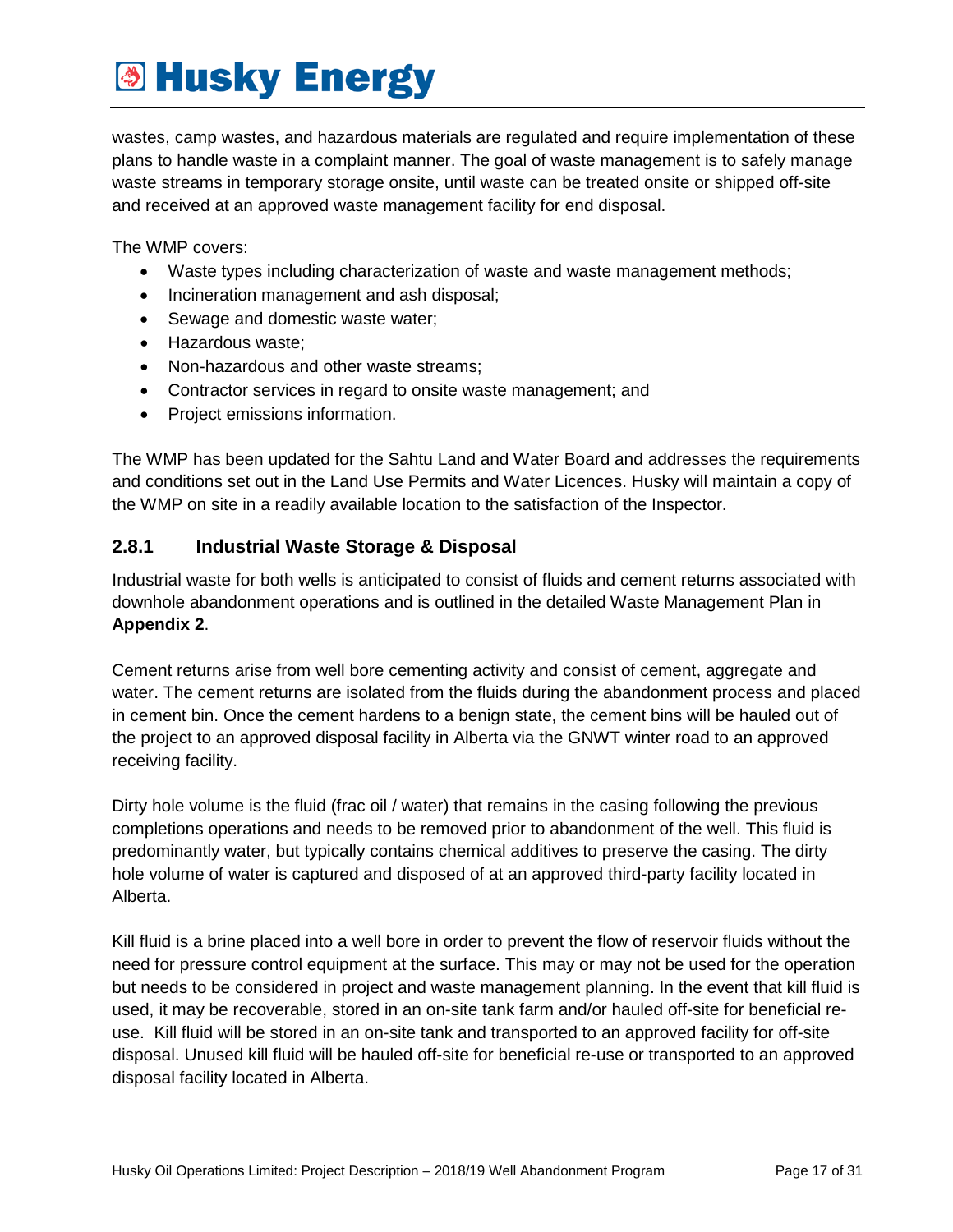#### <span id="page-17-0"></span>**2.8.2 Incineration**

Incineration is another means of reducing the mass and volume of waste, including paper products, domestic rubbish, and kitchen wastes. Burning these waste streams is important to reduce the impact to local wildlife and will eliminate scavenging around the camp.

As operations will be minimal going forward, a practical solution to handle domestic waste incineration will be used. The Slater River project will utilize forced-air fuel fired incinerators to incinerate all combustible garbage and debris generated by the project. Husky will utilize two CY-2050-FA-D incinerators located at the main camp complex to manage burnable waste streams generated by the camp and the abandonment projects. The unit is forced air and runs on diesel as per the conditions above. Consistent with Husky's intent to be a responsible operator, the main objective of this section is to ensure the incinerators are operated in a safe, efficient and environmentally compliant manner. Incineration at the Husky camp is managed under existing LUP S13X-003 and WL S13L1-006.

#### <span id="page-17-1"></span>**2.8.3 Flaring**

Downhole abandonment of the Little Bear H-64 and N-09 wells will likely require flaring of gas. Flaring will be required to bleed off any trapped pressure in the wellbore. As the operations being conducted are wellbore abandonments, Husky does not foresee significant volumes of gas having to be sent to the flare. All gas flared from the wells will be sweet gas however; Husky intends to take all necessary precautions and will utilize an H<sub>2</sub>S monitoring system.

Any produced fluids will then flow through high pressure piping to a testing choke manifold. Once through the choke the production will enter the separator where the majority of the gas will be separated from any liquids and sent to the flare for combustion. The respective liquids will be sent to the 400-barrel storage tank on location.

#### <span id="page-17-2"></span>**2.8.4 Sewage and Domestic Wastewater**

<span id="page-17-3"></span>The only discharge stream that will be released into the natural environment will be waste water treated effluent. Treated sewage effluent will be treated and released to the ground as described in the WMP under 'Sewage and Domestic Waste Water'. The criteria for the effluent before discharge to the natural environment have been determined by SLWB and Husky will adhere to the Terms & Conditions within the LUP S13X-003 and WL S13L1-006. Sewage effluent discharge quality must meet the following parameters (**Table 2-9)**:

| Parameter               | Vlaximum Concentratio       |  |
|-------------------------|-----------------------------|--|
| <b>Suspended Solids</b> | $100$ mg/L                  |  |
| Oil and Grease          | 5mg/L and no visible sheen  |  |
| CBOD <sub>5</sub>       | $100$ mg/L                  |  |
| <b>Fecal Coliforms</b>  | 1x10 <sup>6</sup> CFU/100ml |  |
|                         | 6-9                         |  |

|  | Table 2-9: Sewage Effluent Discharge Criteria |  |
|--|-----------------------------------------------|--|
|  |                                               |  |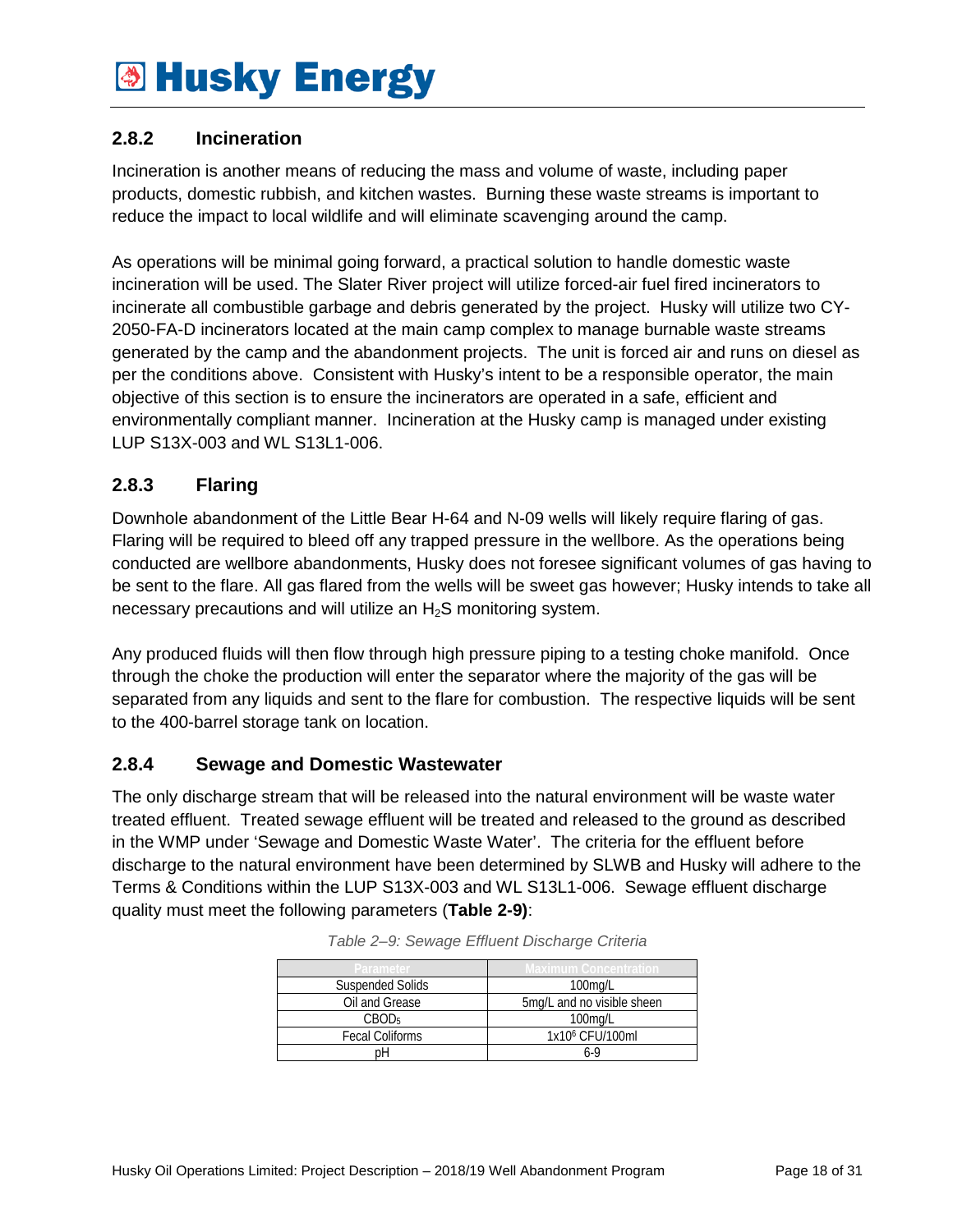#### **2.8.4.1 Raw Sewage, Treated Wastewater Effluent, and Residual Sludge**

Raw sewage generated at the well site trailers will be pumped through lift stations attached to the well site trailers and into the T-25 AGBR treatment unit. Treated liquid effluent is sampled prior to discharge to the environment to ensure that the effluent meets discharge criteria outlined in **Table 2-9** which is referenced from Water Licence S13X-003.

All analyses are conducted by a third-party CALA-accredited laboratory in accordance to methods described in the current edition of Standard Methods for the Examination of Water and Waste Water (APHA *et al* 2012) or by such other methods approved by the analyst. Samples will be collected and analysed for residual carbonaceous biological oxygen demand (CBOD), total suspended solids (TSS), oil and grease and fecal coliforms every two weeks. Discharge to the surrounding environment will commence once effluent meets the required parameters. A series of discharge hoses will have small holes drilled throughout to promote slow dispersion of the effluent across the appropriate surrounding environment (effluent field).

Solid waste (sludge) is separated from liquid waste, stored in secure, covered containers, which are then transported by vacuum truck via barge and / or road transportation via the GNWT winter road, to designated receiving facilities. Receiving facilities of sewage sludge are confirmed as approved receivers through a  $3<sup>rd</sup>$  party waste audit protocol considering jurisdictional approvals and operating procedures and capacity.

### <span id="page-18-0"></span>**2.9 Fuel Storage**

Fuel storage and handling is permitted under LUP S13X-003 and WL S13L1-006. Husky plans to transport fuel for the program from Norman Wells on an as-needed basis, although a base level of on-site storage will be required to ensure an uninterrupted supply. During winter access and ice bridge construction, equipment will be refueled daily via fuel trucks from Norman Wells. Fuel types including diesel, gasoline and propane are required for access construction, camp operations and well abandonment operations. The bulk of the fuel associated with the program will be stored at the base campsite and mobilized, as required, to the wellsites. **Table 2-10** presents the quantities and types that will stored at the base campsite and wellsite.

Fuel storage at the base camp will include 1 x 90,000 litre (L) and 1 x 65,000 L tanks, both double walled. Husky will employ secondary containment by setting the tanks on matting and a temporary liner within a bermed area and the tanks will have spill grates to catch any drips around the fuel hoses.

Fuel storage at the wellsite will consist of 1 x 47,500 L double-walled tank set up to supply the service rig and will be mobilized between sites during abandonment operations. The storage tank will be contained within a lined synthetic berm system constructed of interlocking plastic panels and an impermeable synthetic liner. The berm will be of sufficient volume to contain 110% of the total tank volumes. Upon completion of H-64 abandonment activities, the fuel and storage tank and portable berm will be relocated to the N-09 wellsite.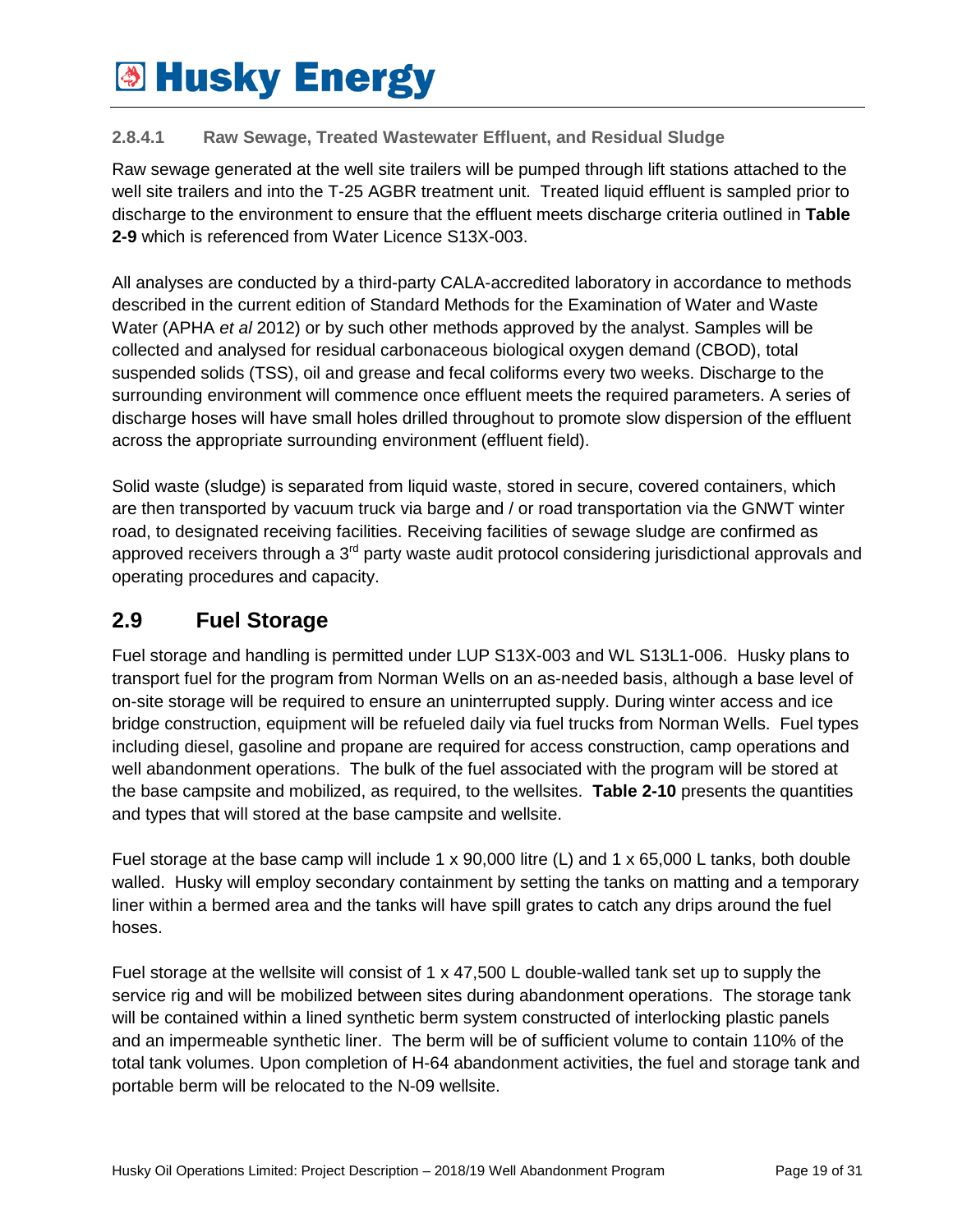All large equipment will be fuelled with diesel to simplify fuel handling. Propane may be used for heating and thawing and site office/accommodation trailer usage on the leases. Fuel transport and handling will be conducted according to the spill prevention and spill contingency plan. Fuel will not be stored within 100m of the high water mark of any water bodies.

<span id="page-19-2"></span>

| Location                                                | Unit Size<br>(Litres) | Number of Units | 'Max Volume I<br>(Litres) |  |
|---------------------------------------------------------|-----------------------|-----------------|---------------------------|--|
| <b>Base Camp</b>                                        |                       |                 |                           |  |
| <b>Diesel</b>                                           | 60,000                |                 | 108,000                   |  |
| <b>Diesel</b>                                           | 30,000                |                 | 27,000                    |  |
| Gasoline                                                | 4,500                 |                 | 4,050                     |  |
| Propane                                                 | 3.000                 |                 | 5,000                     |  |
| Wellsite (located first at H-64 and then moved to N-09) |                       |                 |                           |  |
| <b>Diesel</b>                                           | 30,000                |                 | 27,000                    |  |

*Table 2–10: Fuel Quantities and Types*

Spill response equipment will be located throughout the program area including dedicated spill kits located near the fuel tanks. Additional spill response materials will be stored at the staging site and the wellsites. In addition, spill response equipment will be maintained on all fuel transfer vehicles. Drip pans will be placed under parked equipment and/or machinery containing non-biodegradable fluids and will also be used to capture minor spills and drips while fuelling vehicles. The drip trays will be monitored for fluid levels and replaced as necessary.

All personnel will be made aware of the emergency response plan and the site-specific spill response plan. In the event that a spill occurs, it will be reported to the NT-NU 24-hour Spill Reporting Hotline at (867) 920-8130 or spills@gov.nt.ca. Husky's updated Emergency Response and Spill Contingency Plan have been submitted to the SLWB under separate cover.

#### <span id="page-19-0"></span>**2.9.1 Vehicles**

Drip pans will be placed under all parked vehicles, equipment, and machinery, and will also be used to capture minor spills and drips while fuelling vehicles. The drip trays will be monitored for fluid levels and will be replaced as necessary.

### <span id="page-19-1"></span>**2.10 Emergency Response and Spill Contingency Planning**

Spill response equipment and material will be located throughout the program area, including dedicated spill kits located at active operations sites and water withdrawal points. Spill response equipment will also be maintained on all fuel transfer vehicles. Parked equipment will be inspected during a daily walk around before driving away to ensure that there are no signs of spills or leaks. Drip pans will be used to capture minor spills and drips while fuelling vehicles. The drip pans will be monitored for fluid levels and replaced or emptied as necessary. Preventative maintenance on vehicles will reduce the potential for spills or leaks. Fuel will be stored at a minimum of 100 m from all water bodies and water courses to prevent contamination of water resources.

All personnel will be made aware of the Emergency Response Plan and Spill Contingency Plan (previously submitted to the SLWB under separate cover). If a reportable spill occurs, it will be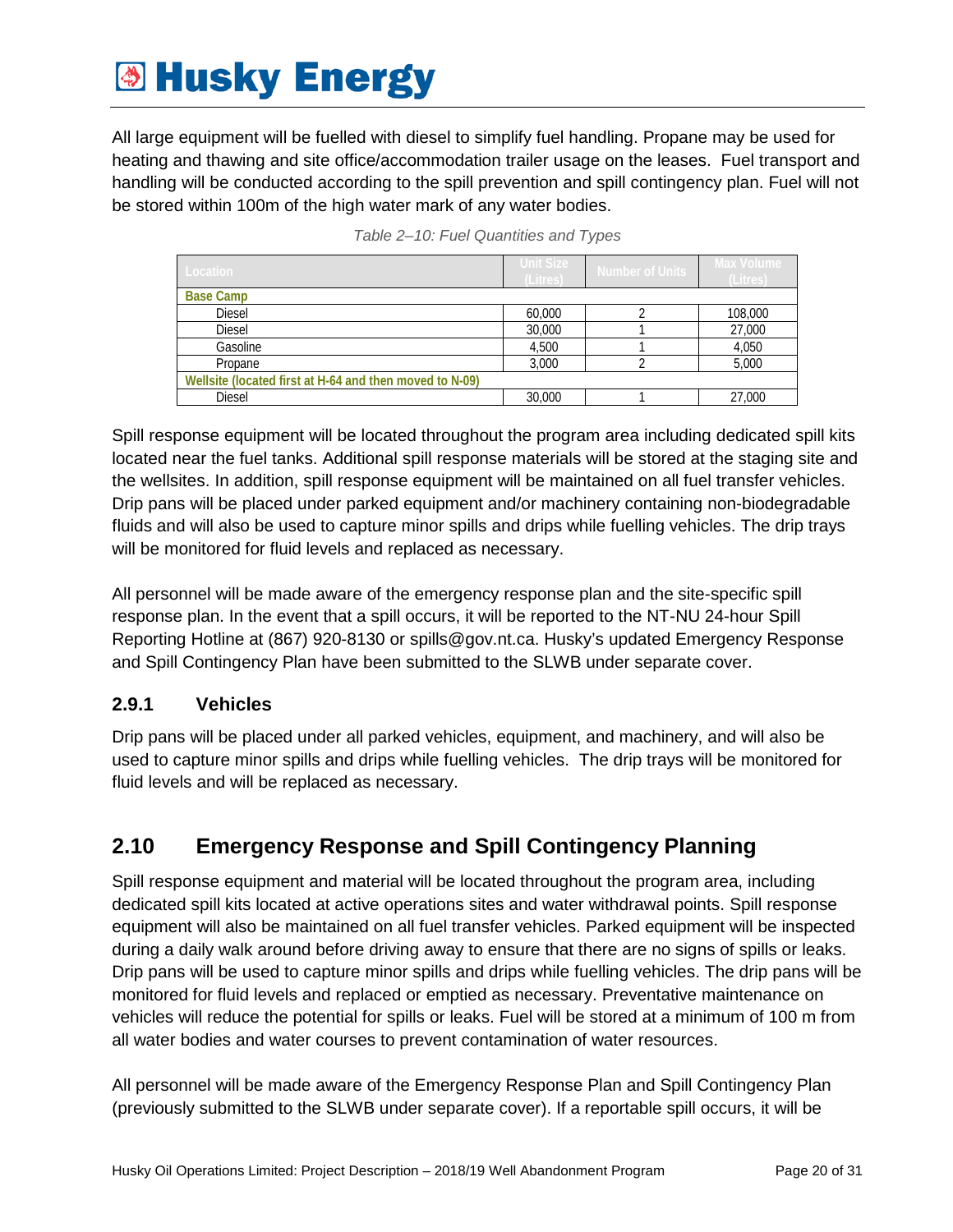reported to the NT-NU 24-Hour Spill Report Line at (867) 920-8130 or spills@gov.nt.ca. All spills, regardless of volume, will be documented by Husky.

#### <span id="page-20-0"></span>**2.10.1 Safety & Spill Kits**

<span id="page-20-1"></span>Husky commits to distribute safety and spill equipment at the camp, along the site access, and on wellsites. **Table 2-10** lists the content and location of these kits.

| <b>Safety Equipment</b>                                                       |                                                                                                                             |  |  |  |  |
|-------------------------------------------------------------------------------|-----------------------------------------------------------------------------------------------------------------------------|--|--|--|--|
| <b>Access Construction</b>                                                    |                                                                                                                             |  |  |  |  |
| <b>FIRE</b>                                                                   | 150lb. wheeled dry chemical fire extinguishers                                                                              |  |  |  |  |
|                                                                               | Fire Emergency Inventory Package                                                                                            |  |  |  |  |
|                                                                               | 30 lb. Extinguishers                                                                                                        |  |  |  |  |
| <b>FIRST AID</b>                                                              | First Aid kits on-site                                                                                                      |  |  |  |  |
|                                                                               | Fully functional 4x4 ambulances with advance life support (stationed at Base Camp or initially at the Construction<br>Camp) |  |  |  |  |
|                                                                               | Little Bear H-64                                                                                                            |  |  |  |  |
| <b>FIRE</b>                                                                   | 150lb. wheeled dry chemical fire extinguishers                                                                              |  |  |  |  |
|                                                                               | Fire Emergency Inventory Package                                                                                            |  |  |  |  |
|                                                                               | 30 lb. Extinguishers                                                                                                        |  |  |  |  |
| <b>FIRST AID</b>                                                              | First Aid kits on-site                                                                                                      |  |  |  |  |
| <b>SCBA</b>                                                                   | SCBA located on-site.                                                                                                       |  |  |  |  |
| <b>FRESH WATER</b>                                                            | Fresh water source will be the Mackenzie River.                                                                             |  |  |  |  |
| <b>PERSONAL</b>                                                               | 4 head personal monitors (H <sub>2</sub> S, LEL, $O_2$ , CO) with calibration and bump test kits                            |  |  |  |  |
| <b>MONITORS</b>                                                               | <b>Little Bear N-09</b>                                                                                                     |  |  |  |  |
|                                                                               |                                                                                                                             |  |  |  |  |
| <b>FIRE</b>                                                                   | 150lb. wheeled dry chemical fire extinguishers                                                                              |  |  |  |  |
|                                                                               | Fire Emergency Inventory Package                                                                                            |  |  |  |  |
|                                                                               | 30 lb. Extinguishers                                                                                                        |  |  |  |  |
| <b>FIRST AID</b>                                                              | First Aid kits on-site                                                                                                      |  |  |  |  |
| <b>SCBA</b>                                                                   | SCBA located on-site.                                                                                                       |  |  |  |  |
| <b>FRESH WATER</b>                                                            | Fresh water source will be the Mackenzie River.                                                                             |  |  |  |  |
| <b>PERSONAL</b><br><b>MONITORS</b>                                            | 4 head personal monitors (H <sub>2</sub> S, LEL, O <sub>2</sub> , CO) with calibration and bump test kits                   |  |  |  |  |
| <b>Equipment in Roadblock Kits</b>                                            |                                                                                                                             |  |  |  |  |
|                                                                               | 1 Direct communication capability (e.g. radio, cell phone)                                                                  |  |  |  |  |
| 1 Vehicle-mounted rotary beacon                                               |                                                                                                                             |  |  |  |  |
| 2 Orange traffic cones / reflectors<br>1 High visibility vest                 |                                                                                                                             |  |  |  |  |
| 1 Stop sign with reflective tape (Hand Held)                                  |                                                                                                                             |  |  |  |  |
| 1 Personal air monitoring device (H <sub>2</sub> S, CO, O <sub>2</sub> & LEL) |                                                                                                                             |  |  |  |  |
| 1 Copy of Roadblock Roles and Responsibilities from Section 1.3               |                                                                                                                             |  |  |  |  |
| 1 Copy of the Maps from Section 4<br>3 Copies of Form 17: Roadblock Record    |                                                                                                                             |  |  |  |  |
| 2 Pens and/or pencils                                                         |                                                                                                                             |  |  |  |  |
| 1 Flashlight, with extra batteries                                            |                                                                                                                             |  |  |  |  |

*Table 2–11: Slater River Project Safety* & Spill Kits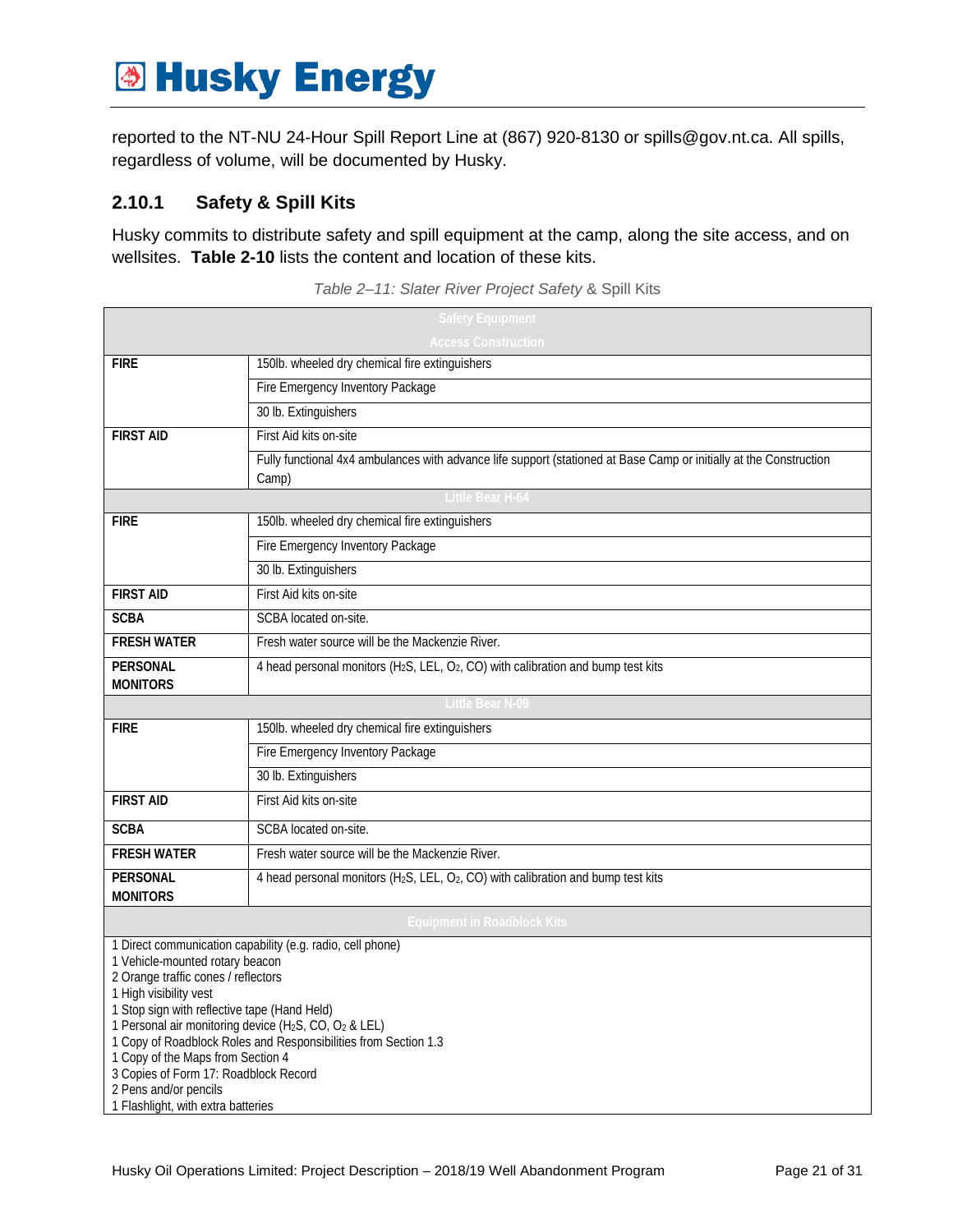| 1 Caution tape                                                                                                                              |
|---------------------------------------------------------------------------------------------------------------------------------------------|
|                                                                                                                                             |
|                                                                                                                                             |
|                                                                                                                                             |
|                                                                                                                                             |
| <b>Spill Kit Locations</b>                                                                                                                  |
|                                                                                                                                             |
| Spill kits will be located throughout the site at the locations indicated on the Transportation Map.                                        |
|                                                                                                                                             |
| <b>Pre-Identified Spill Kit Locations</b>                                                                                                   |
|                                                                                                                                             |
| Pre-identified spill kit locations are outlined within the maps provided in the ERP and SCP under the Slater River Project Specific Section |
| (see Binder 1)                                                                                                                              |
|                                                                                                                                             |

### <span id="page-21-0"></span>**2.11 Wildlife and Bear Safety**

Husky will ensure that all employees and contractors working on-site will be made aware of the potential for wildlife encounters during operations, and the risk of bear encounters during the late fall and early spring. All employees and contractors working on site will be required to read and acknowledge the GNWT Environment & Natural Resources (ENR) manual *Safety in Grizzly and Black Bear Country* (Environment and Natural Resources 2017). The *Husky Bear Safety Manual*  (2014) and *Camps and Accommodations Roles & Responsibilities* (2015) will also be on site and available to all workers.

Any inquiries related to wildlife and bear safety will be made to the Norman Wells Area GNWT-ENR Office in Norman Wells, NT at (867) 587-3506 or the Emergency Line at (867) 587-2422.

#### <span id="page-21-1"></span>**2.11.1 Wildlife Monitoring**

Husky has awarded the contract for wildlife monitoring to the local Norman Wells Renewable Resources Council (NWRRC) and Tulita Renewable Resources Council (TRRC). As part of the contract, each wildlife monitor is responsible for providing their own firearm and ammunition for the duration of their shift. Husky has reviewed the roles and responsibilities of the wildlife monitors with the RRCs during the scoping process and will also review the matters of firearm safety, handling, and storage prior to starting work. The wildlife monitors will each be responsible for the safe handling of their firearm and ammunition while working in the field whereas Husky will be responsible for the safe handling and storage while at camp in the evenings. Firearms and ammunition will be stored separately in locked cabinets and keys will be held by the Husky Site Safety Supervisor. Husky will also take regular inventory of all ammunition.

The RRCs will ensure that the wildlife monitors they hire for the program will have a valid Possession and Acquisition Licence (PAL) which allows them to possess and acquire firearms as well as ammunition and the RRCs will provide copies of individual PALs to Husky. The RRCs facilitated a federal firearms safety training in previous years so that additional wildlife monitors could be trained and certified.

Wildlife monitors are responsible for:

• Advising workers and supervisors on the location and proximity of dangerous wildlife and any precautions requiring to be implemented;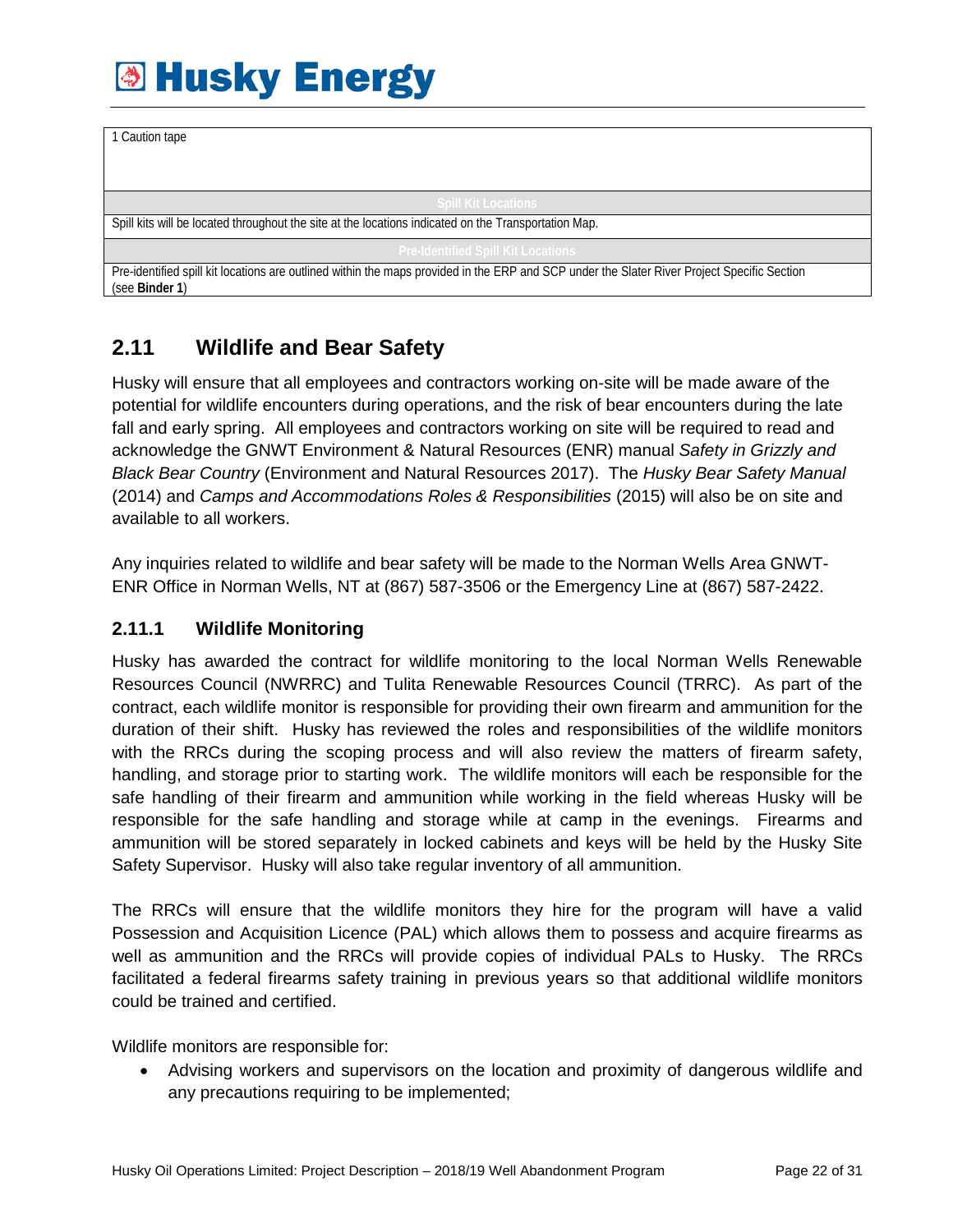- Training all personnel in wildlife awareness;
- Issuing, maintaining and tracking wildlife deterrent kits;
- Possession of firearm on-site;
- Managing on site animal presence in a manner conducive to both personnel and wildlife;
- Advising supervisors and work groups on proper lease maintenance as it relates to wildlife management to ensure waste streams are managed properly and wildlife attractants are minimized.

During the site orientation, all workers will receive awareness training which will include discussions on the treatment of wildlife, including not feeding wildlife, and not hunting, fishing, trapping, or harassing wildlife. All work crews will be encouraged to support the work that the wildlife monitors do.

### <span id="page-22-0"></span>**2.12 Program Schedule**

An estimated timeline of construction and well abandonment activities is provided in **Figure 2-1** below. This timeline is heavily dependent on weather and operational efficiency and is therefore subject to change within the 2018/19 winter season.

<span id="page-22-2"></span>

*Figure 2–12: Slater River 2018-19 Well Abandonment Program Schedule*

### <span id="page-22-1"></span>**2.13 Equipment Demobilization & Clean-up**

Lease and access clean-up will take place once the rig and equipment has been moved out and will include:

- the removal of any remaining trash and debris;
- cleanup of any spills on site;
- removal of liners;
- installation of appropriate signage at well centre; and,
- reclamation in-place of the pad and access.

Upon completion of well abandonment, the service rig, associated equipment and remaining consumables will be demobilized south from the project area on the GNWT winter road.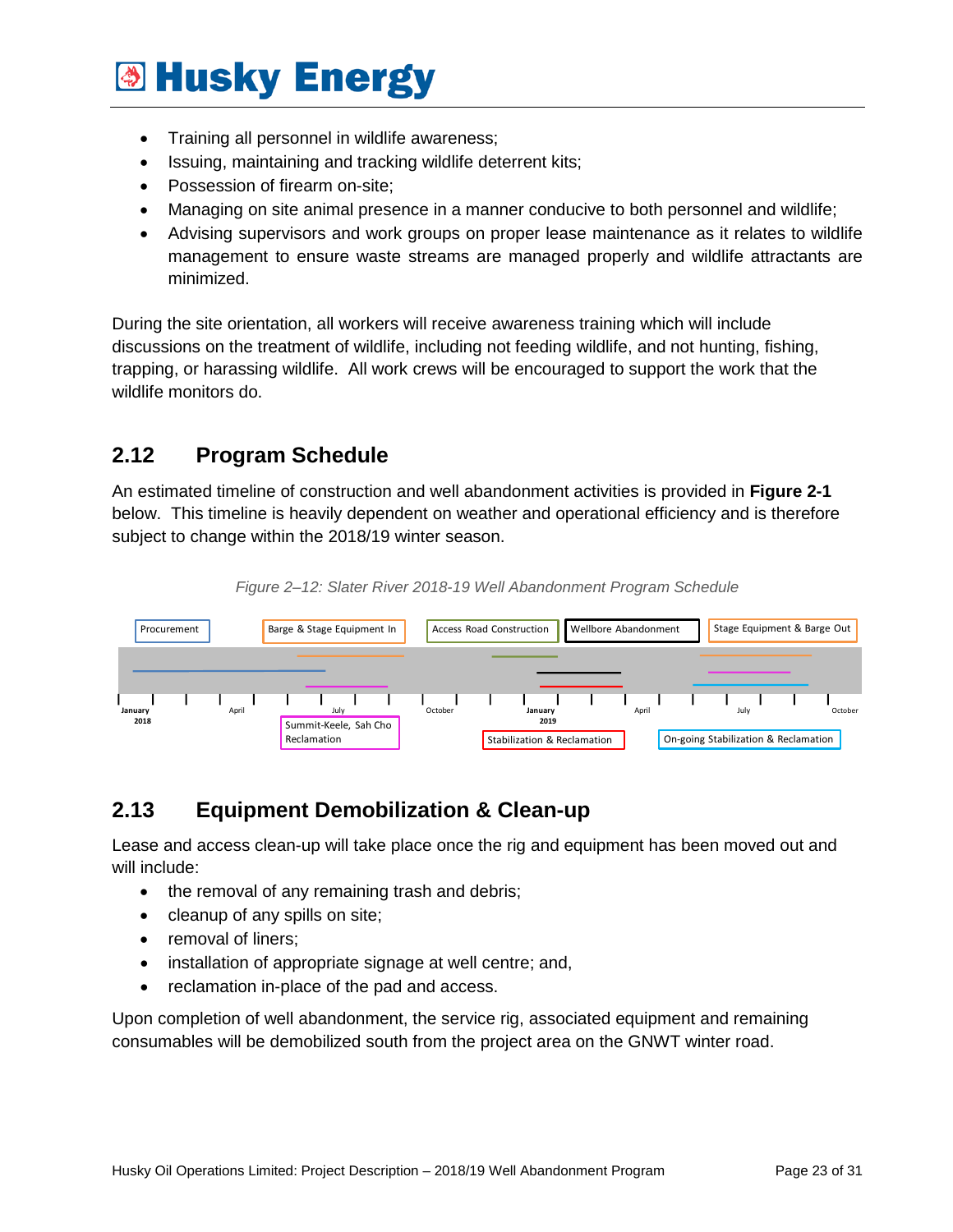#### <span id="page-23-0"></span>**2.13.1 Equipment Storage**

In the event that the GNWT winter road closes before Husky is able to demobilize equipment, consumables and materials, they will be stored at Husky's base camp or staging site until barging season opens in 2019 following spring break-up. Aside from materials and equipment required for the winter 2018/19 program, Husky will be storing certain equipment and materials as required for ongoing maintenance of remaining work sites (all-weather road, base camp, and staging site).

### <span id="page-23-1"></span>**2.14 Reclamation & Remediation**

If any windrowed slash material remains from construction, it will be rolled back during the cleanup. Husky will ensure areas of ground disturbance are repaired and reseeded within one full growing season with a seed mix approved by the GNWT-Lands Department Land Use Inspector in Norman Wells. Alternatively, a plan for natural re-growth will be presented for approval if appropriate for the site conditions. Areas prone to erosion, such as steep slopes, will be stabilized through the spreading of available slash over the topsoil and side ditching if required.

Other erosion control techniques may be employed, if required with reference to the "*Erosion Control and Sedimentation Management Plan"* that Husky prepared for the project when it was originally permitted. In areas where ground disturbance and high erosion potential are identified, stabilization materials, such as coconut-straw matting and silt fencing, may be installed to anchor the soil, prevent runoff water from channelling, and reflect solar energy, reducing the potential for permafrost degradation during spring and summer. The wellsites will be inspected in the summer of 2019 and annually thereafter for the duration of the licence term. Husky has also developed a Closure and Reclamation Plan for the Slater River project that covers activities under LUPs S13X-003 and LUP S13A-002 (submitted under separate cover).

### <span id="page-23-2"></span>**3.0 Stakeholder Engagement**

Husky is committed to comprehensive, meaningful, and ongoing engagement with stakeholders and, most specifically, with the local communities. In accordance with the Mackenzie Valley Land and Water Board "Draft Consultation and Engagement Policy" (MVLWB, 2013), Husky developed and implemented an engagement plan that seeks to identify and mitigate concerns raised by stakeholders, and maximize opportunities and benefits in the region. The engagement plan has guided Husky's activities by ensuring that affected stakeholders are identified; key issues and concerns are identified and addressed; and, where reasonable and feasible, feedback is incorporated back into project planning.

Husky is also committed to building local employment capacity and continues to work with communities and organizations to identify employment opportunities and support related training.

Husky has presented and discussed its proposed program with community members of Norman Wells and Tulita at public meetings in January and November 2018. Prior to the public consultation meetings, Husky initiated numerous phone calls and emails to the community Land Corporations, the Tulita District Land Corporation (TDLC), and Renewable Resources Councils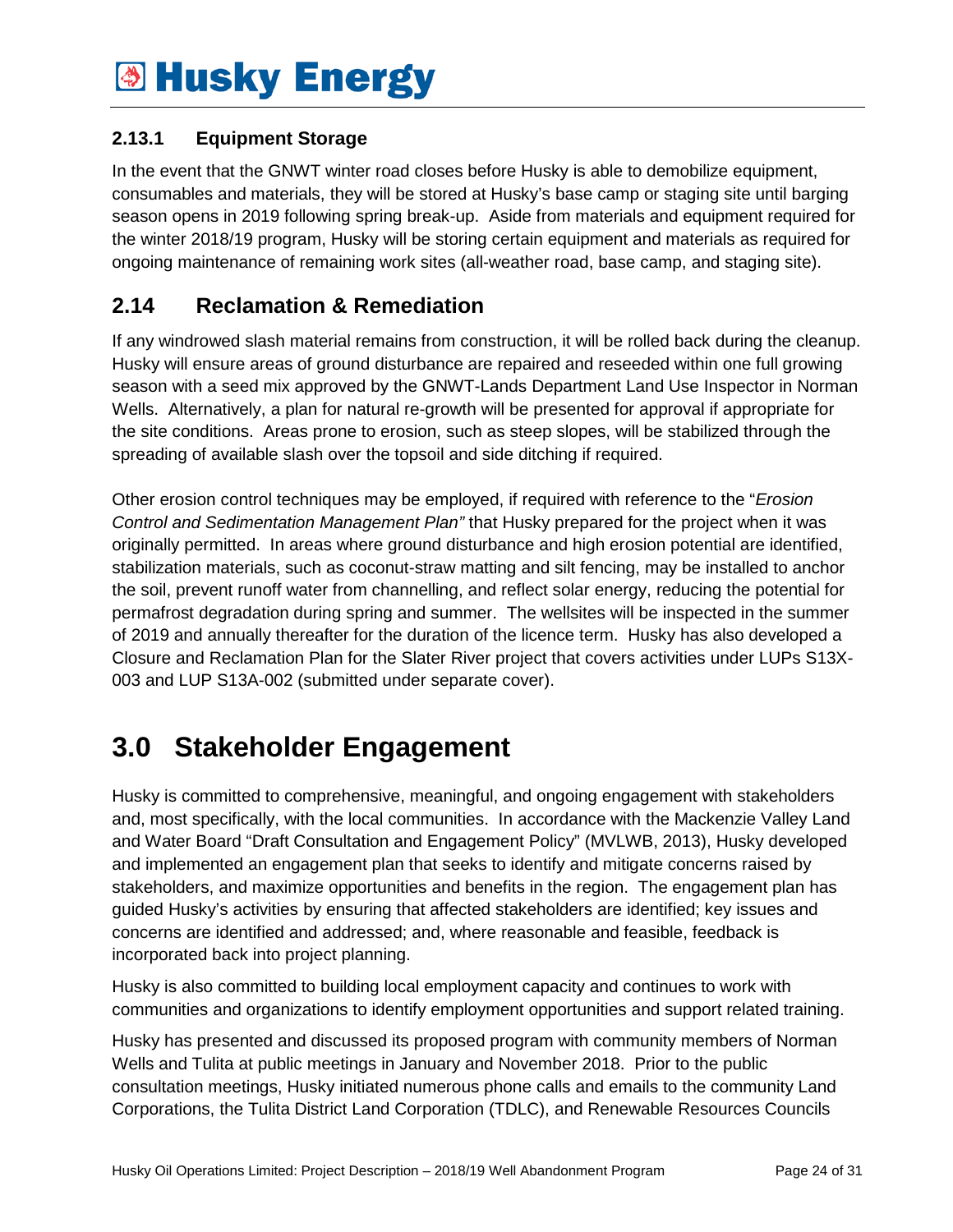(RRCs) informing them that Husky would be in the communities, and to coordinate schedules that would provide the greatest exposure to Husky's plans for the proposed program to the communities.

Public meetings were held in in Tulita on January 31, 2018 and Norman Wells on February 1, 2018. Notice posters were either faxed or emailed to several community organizations in Norman Wells and Tulita during the weeks prior, with the request that copies be posted to inform community members of the meetings (refer to meeting notices in **Appendix 3**). During the same community visits, Husky also met with the Tulita Renewable Resources Council (TRRC), Fort Norman Métis Land Corporation (FNMLC), Tulita Land Corporation (TLC), Tulita District Land Corporation (TDLC), Norman Wells Land Corporation (NWLC) and Norman Wells Renewable Resources Council (NWRRC). The communities of Norman Wells and Tulita were well represented, with the public, local business people, elders, and regulators taking an interest in the proposed activities (refer to attendance lists in **Appendix 3**).

Each public session included a catered supper. During the January consultations and informational meetings, Husky provided a complete review of the Summit-Keele wellsite reclamation program, the current status of the Slater River program (access/camp/quarries) and summaries of field assessments and project inspections.

Following the review, Husky provided a detailed preview of the upcoming Slater River 2018/19 wellsite abandonment program of existing wells N-09 and H-64 including:

- Definitions of terminology for the restoration of sites;
- Domestic and industrial waste handling and fuel storage;
- Hydrocarbon well abandonment procedures;
- Groundwater monitoring well abandonment/decommissioning;
- Procurement procedure and schedule; and
- Environmental compliance and regulatory permitting.

Husky met with the same organizations in November 2018 to provide details of the final scope of work for the winter 2018/19 well abandonment program (refer to PowerPoint presentation in **Appendix 3**).

In addition, Husky met with GWNT-Lands (March), GNWT-ITI Petroleum Resources (March), Office of the Regulator of Oil and Gas Operations in the NWT (OROGO) (June) and the SLWB (face-to-face in March and ongoing email correspondence) to provide them with informational updates on previous and proposed projects.

<span id="page-24-0"></span>Husky has a strong record at consultation and engagement with individuals and organizations and will continue throughout the duration of Husky's operations within EL494. Among those contacted and/or met with were representatives from organizations summarized in **[Table 3–1](#page-24-0)**.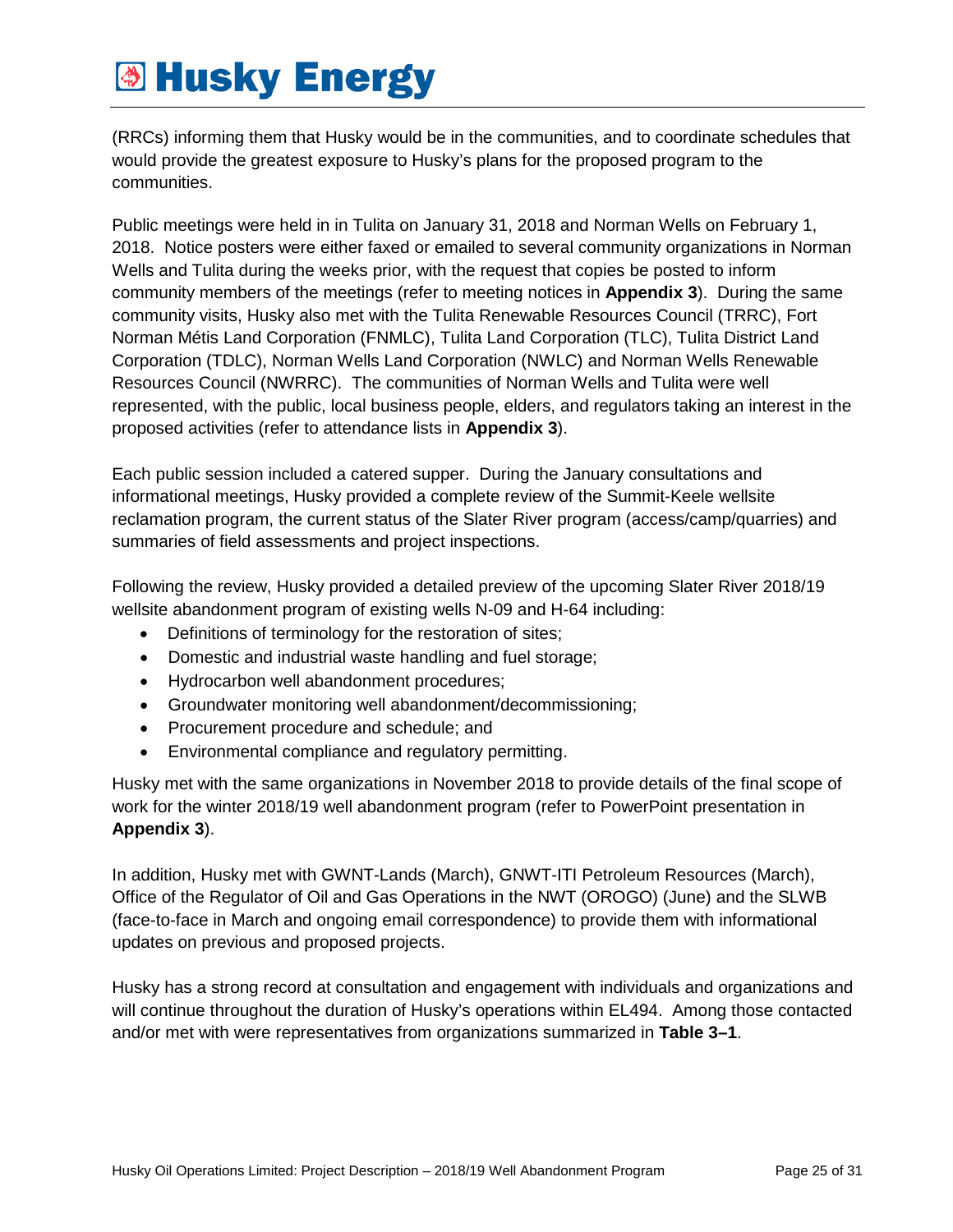<span id="page-25-2"></span>

|              | Local Organizations                    |              |
|--------------|----------------------------------------|--------------|
| <b>NWLC</b>  |                                        | <b>TDLC</b>  |
| <b>NWRRC</b> |                                        | <b>TRRC</b>  |
| <b>FNMLC</b> |                                        | <b>SLWB</b>  |
| <b>TLC</b>   |                                        |              |
|              | erritorial Organizations               |              |
| <b>GNWT</b>  |                                        | <b>OROGO</b> |
|              | Lands                                  |              |
|              | Industry, Tourism and Investment (ITI) |              |

*Table 3–1: Face to Face Meetings*

These meetings and conversations have provided the opportunity to discuss program components, goods and services requirements, and employment opportunities.

#### <span id="page-25-0"></span>**3.1 Communities**

#### <span id="page-25-1"></span>**3.1.1 Norman Wells**

#### **3.1.1.1 Norman Wells Land Corporation & Norman Wells Renewable Resources Council**

Husky representatives met with board members of the NWLC and NWRRC together on February 2, 2019 at the Heritage Hotel boardroom. The session began with a catered lunch along with introductions of the Husky team. Activity maps were posted and Husky delivered a PowerPoint presentation (refer to **Appendix 3**) detailing the activities listed above. Questions were encouraged throughout the meeting and discussion topics included future activities at Quarry M, the all-weather road, employment for local environment & wildlife monitors, the remote wildlife camera program, and Husky's funding toward the community fall hunt.

Husky met the NWLC and NWRRC board members again on November 5, 2018 at the Land Corporation office. Husky provided handouts of the PowerPoint presentation that detailed the proposed winter 2018/19 well abandonment program, commencing with winter access construction at the beginning of December 2018. The meeting took a casual approach with questions throughout the presentation. Topics discussed included the plan to keep the all-weather road, the reclamation plan for Quarry M, and Husky's updated Alcohol & Drug Policy with respect to the legalization of cannabis.

#### **3.1.1.2 Community of Norman Wells**

A public consultation was scheduled in Norman Wells on February 1, 2018 at the Canol Legion, Melnyk Hall. The session began with a catered supper along with introductions of the Husky team. Activity maps were posted and Husky delivered the PowerPoint presentation detailing the activities listed above. Questions were welcomed during the presentation and the discussion surrounded the groundwater well abandonment procedure and employment opportunities. Overall, the input received from the attendees was positive.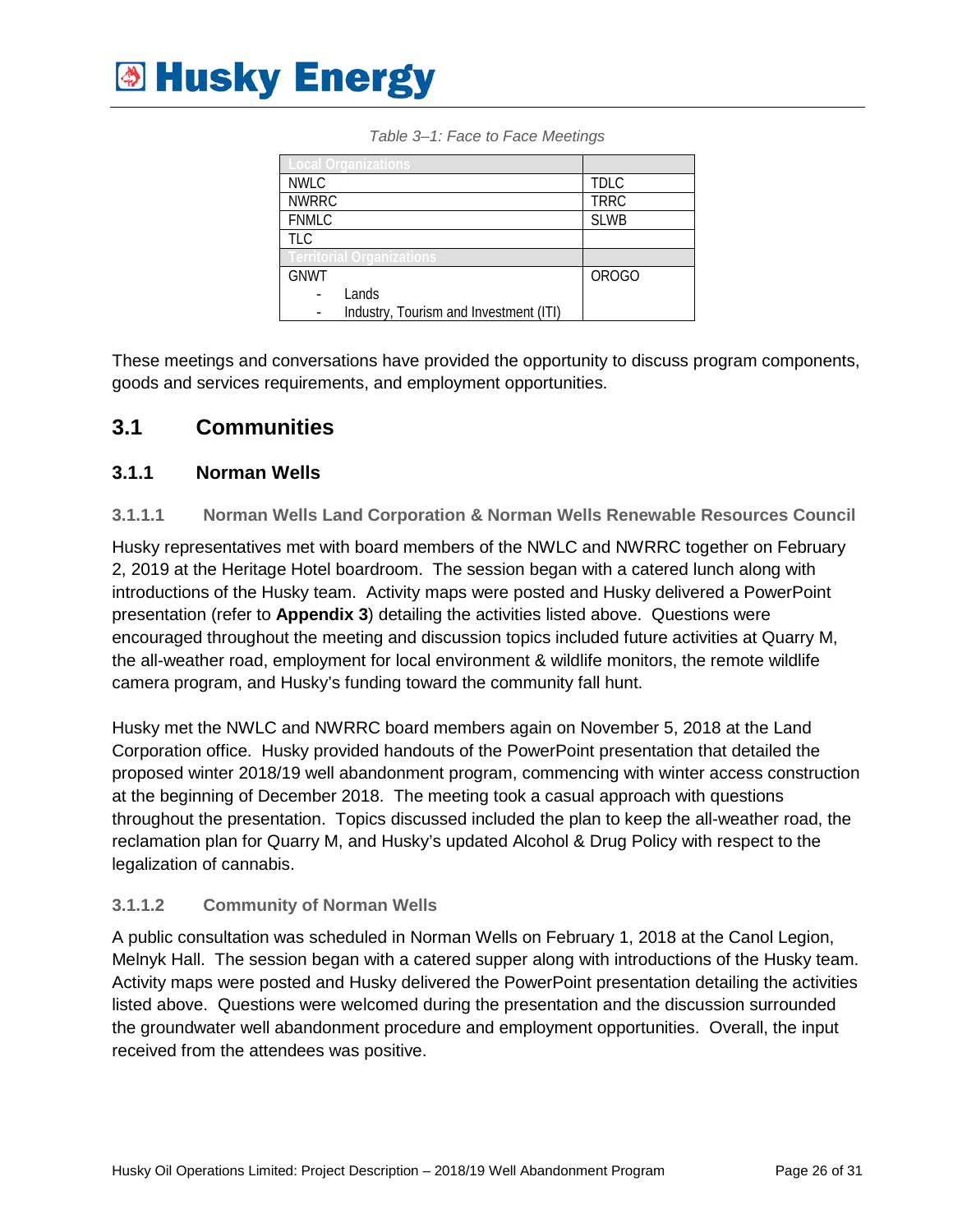Husky hosted another public consultation meeting on November 7, 2018 at the Canol Legion, Melnyk Hall. The session began with a catered lunch along with introductions of the Husky team. Activity maps were posted and Husky delivered the PowerPoint presentation detailing the proposed winter 2018/19 well abandonment program, commencing with winter access construction at the beginning of December 2018. Questions and discussion topics included reviewing specific details of the well abandonment process and Husky's plans for potential future exploration in the area.

#### <span id="page-26-0"></span>**3.1.2 Tulita**

#### **3.1.2.1 Tulita Renewable Resource Council**

Husky representatives met privately with the board members of the TRRC at the Two Rivers Hotel boardroom on January 31, 2018 from 10:00 a.m. to 11:00 a.m. The session began with introductions of the Husky team. Activity maps were posted and handouts of the PowerPoint presentation were provided.

Questions were encouraged throughout the meeting and discussion topics included the existing project name, the Summit-Keele wellsite remediation, meaning of "abandonment", quarries, winter airstrips, the all-weather road, the importance of Traditional Knowledge, funding for the TRRC, and employment opportunities.

Husky met with the TRRC again on November 6, 2018 from 12:00 p.m. to 1:30 p.m. at the Tulita Cultural Centre. Husky provided handouts of the PowerPoint presentation that detailed the proposed winter 2018/19 well abandonment program, commencing with winter access construction at the beginning of December 2018. The meeting took a casual approach with questions throughout the presentation. Topics discussed included the existing project name, timing of project activities and the potential impact on caribou, Husky's updated Alcohol & Drug Policy with respect to the legalization of cannabis, firearms licensing issues for wildlife monitors, and reviewing specific details of the well abandonment process.

#### **3.1.2.2 Tulita Land Corporation**

Husky representatives met privately with the board members of the TLC at their office on January 31, 2018 from 11:30 a.m. to 1:00 p.m. The session began with introductions of the Husky team. Activity maps were posted and handouts of the PowerPoint presentation were provided. Questions were encouraged throughout the meeting and discussion topics included the meaning of site closure, the all-weather road, availability of Husky inventory, vendor contract opportunities, procurement process, traffic intensity, and the Husky scholarships.

Husky met with the TLC again on November 6, 2018 from 2:00 p.m. to 3:30 p.m. at their office. Husky provided handouts of the PowerPoint presentation that detailed the proposed winter 2018/19 well abandonment program, commencing with winter access construction at the beginning of December 2018. The meeting took a casual approach with questions throughout the presentation. Topics discussed included benefits of the program activity to the community,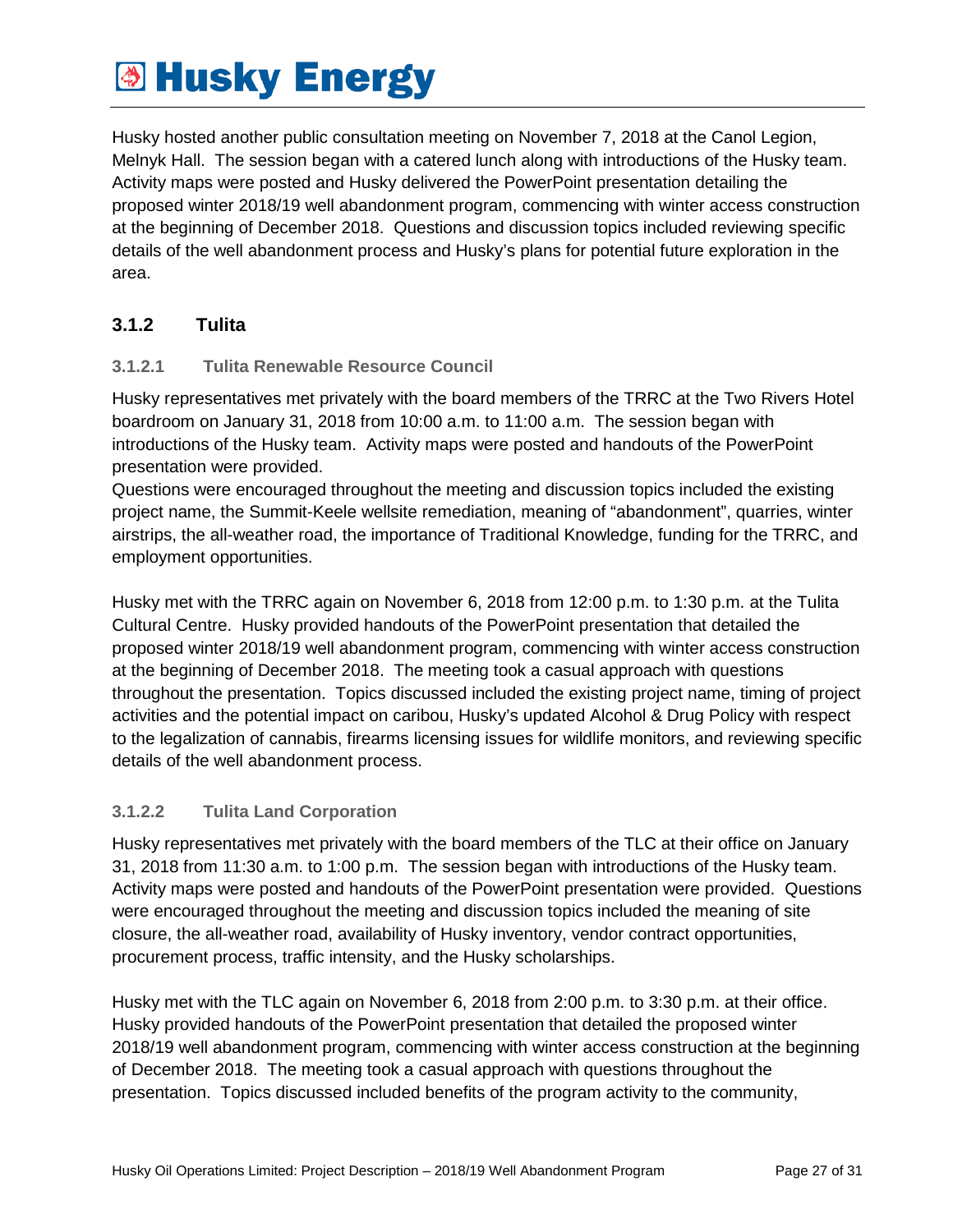opportunities to acquire excess project materials & supplies from Husky, and current initiatives that Husky sponsors in the community.

#### **3.1.2.3 Fort Norman Métis Land Corporation**

Husky representatives met privately with the board members of the FNMLC at their office on January 31, 2018 from 1:30 p.m. to 2:30 p.m. The session began with introductions of the Husky team. Activity maps were posted and handouts of the PowerPoint presentation were provided. Questions were encouraged throughout the meeting and discussion topics included land tenure, all-weather road, vendor contract opportunities, procurement process, well abandonment, waste volumes and water use.

While Husky tried to arrange a face-to-face meeting with the FNMLC board members while in Tulita on November 6, 2018, the members were unable to attend. Husky provided the executive with a copy of the PowerPoint presentation ahead of time that detailed the proposed winter 2018/19 well abandonment program, commencing with winter access construction at the beginning of December 2018 and made themselves available for private questions following the public consultation meeting.

#### **3.1.2.4 Community of Tulita**

A public consultation was held in Tulita on January 31, 2018 from 6:00 p.m. to 9:00 p.m. in the Tulita Arena Hall. An opening prayer was delivered by Elder Joe Bernard, and interpreting services during the meeting were provided by Leon Andrew. The session began with a catered supper along with introductions of the Husky team. Activity maps were posted and Husky delivered the PowerPoint presentation detailing the activities listed above. Questions were encouraged throughout the meeting and discussion topics focused primarily on vendor contract and employment opportunities, procurement process, well abandonment procedure, ongoing Husky support to the community. Overall, the input received from the attendees was positive.

Husky hosted another public consultation meeting on November 6, 2018 from 6:00 p.m. to 9:00 p.m. at the Arena Hall. The session began with a catered supper along with introductions of the Husky team. Activity maps were posted and Husky delivered the PowerPoint presentation detailing the proposed winter 2018/19 well abandonment program, commencing with winter access construction at the beginning of December 2018. Questions and discussion topics included Husky's procurement process with respect to contract award to Tulita Dene and Metis registered businesses, Husky's updated Alcohol & Drug Policy with respect to the legalization of cannabis, and reviewing specific details of the well abandonment process.

### <span id="page-27-0"></span>**3.2 Tulita District Land Corporation**

Husky representatives met with board members of the TDLC on January 31, 2018 from 4:00 p.m. to 5:00 p.m. Activity maps were posted and handouts of the PowerPoint presentation were provided. Questions were encouraged throughout the meeting and discussion topics included the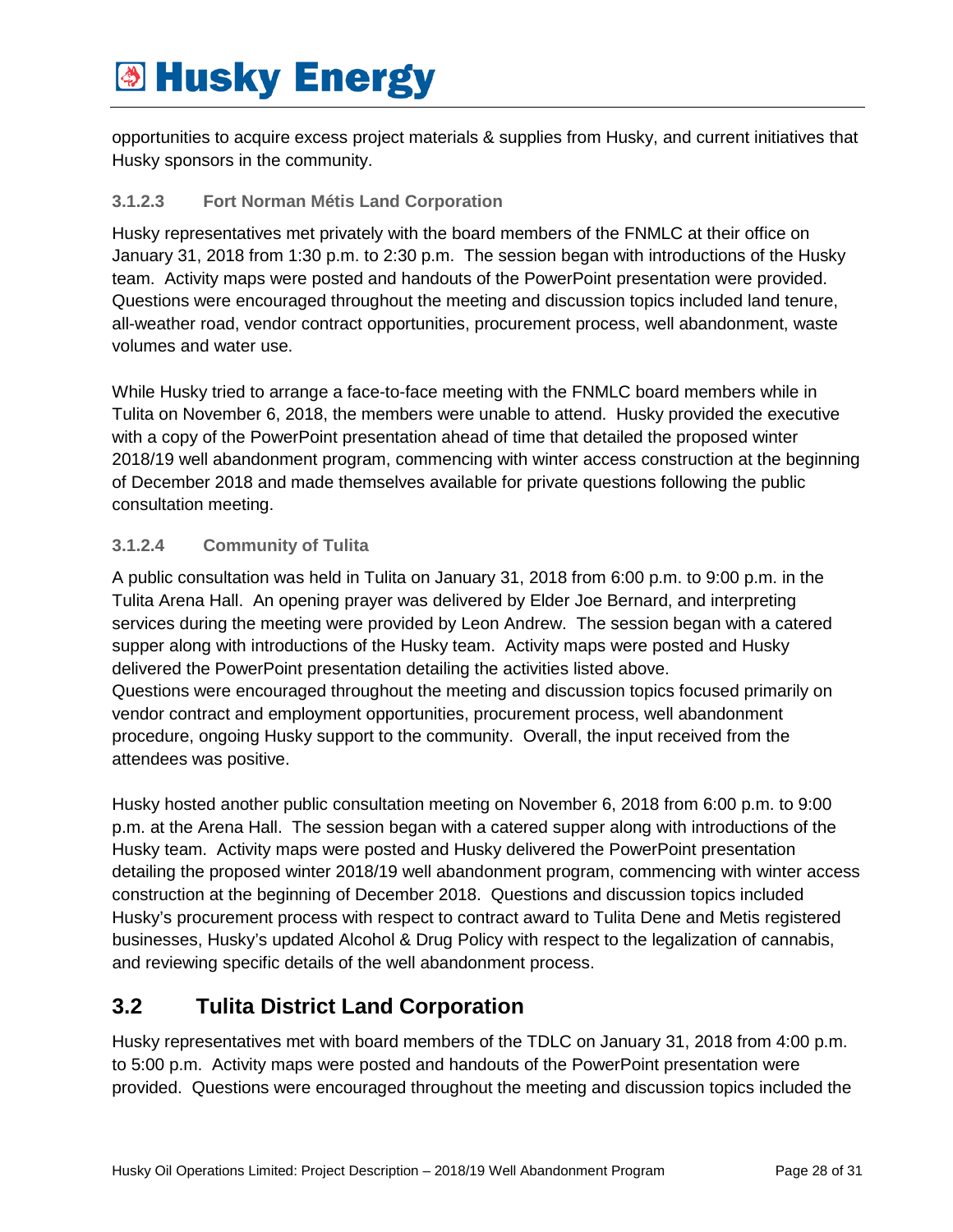all-weather road, traffic intensity, ongoing Husky support to the community, upcoming well abandonment program and procurement process.

Husky met with the TDLC again on November 6, 2018 from 4:00 p.m. to 5:30 p.m. at their office. Husky provided handouts of the PowerPoint presentation that detailed the proposed winter 2018/19 well abandonment program, commencing with winter access construction at the beginning of December 2018. The meeting took a casual approach with questions throughout the presentation. Topics discussed included Husky's procurement process with respect to contract award to Tulita Dene and Metis registered businesses, Husky's Emergency Response Plan for the duration of the project, Husky's updated Alcohol & Drug Policy with respect to the legalization of cannabis, and traffic intensity.

### <span id="page-28-0"></span>**3.3 EL462/463 Project Committee**

The EL462/463 Project Committee is mandated by the Access Agreement and Benefits Agreement. The Project Committee includes three representatives from Husky and one representative from each of the three local land corporations (FNMLC, NWLC, and TLC) and has three basic functions:

- to facilitate communication with Husky and the land corporations;
- requirement to qualify Dene and Métis businesses that have been registered in the Tulita District;
- managing an annual budget for each of the ELs and to screen, review and approve requests for community support (donations).

In the past year, funds have been donated to a variety of programs, initiatives and community events including:

- TRRC and NWRRC spring and fall community hunts
- Family Recover Support Program in Tulita
- Sahtu Dene and Métis Comprehensive Land Claim Agreement (SDMCLCA) Workshop in Norman Wells
- National Indigenous Peoples Day celebrations in both Norman Wells and Tulita
- Youth/Adult Dene hand games cultural event
- SDMCLCA  $25<sup>th</sup>$  anniversary celebrations

The Project Committee has regular correspondence as Husky receives donation requests. We have held teleconference calls and email communication. The current Project Committee representatives from the three Land Corporations (LCs) also sit as board members of their respective LC and have been kept apprised of Husky activities in the region and specifically on the proposed well abandonment program.

#### <span id="page-28-1"></span>**3.3.1 Commitment to Communities / Relationship Building**

Husky has also committed to the education of the youth within Tulita District. For several years Husky has donated \$30,000.00 annually to the Chief Albert Wright School in Tulita to fund their healthy breakfast and snack program. Husky participated in the career fair at the schools in Tulita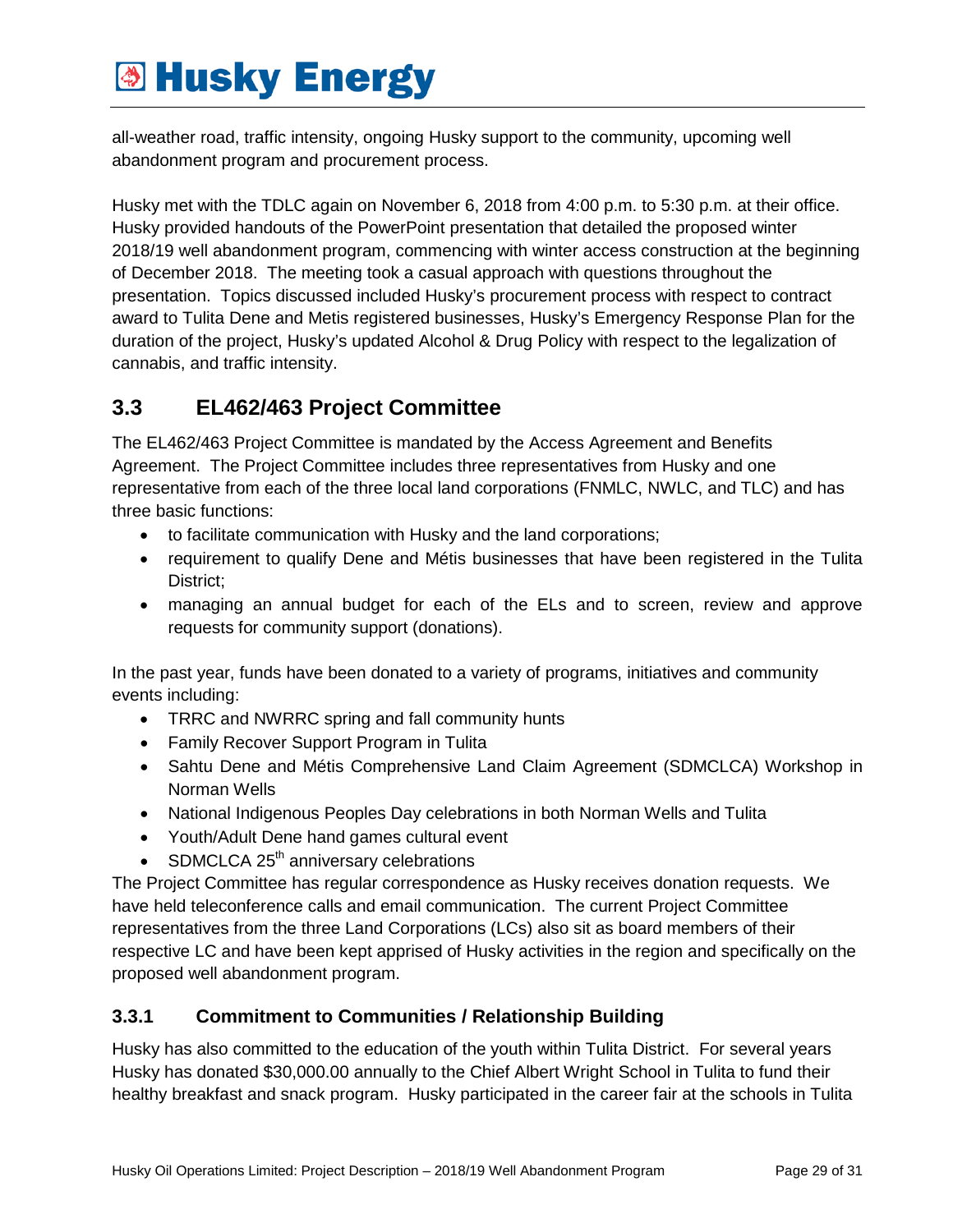and Norman Wells, where companies active in Tulita District outlined the educational requirements for various careers in the oil and gas industry. In addition to this, Husky had extensively promoted its scholarship program.

Husky is committed to build and maintain positive relationships with stakeholders in the Tulita District. Husky was instrumental in funding, and assisting with the planning, for construction of a traditional moose-skin boat. The initiative allowed for the preservation of skills and created an opportunity for Elders and youth to work together.

#### <span id="page-29-0"></span>**3.3.2 Training and Job Shadowing Opportunities**

During Husky's previous winter operations season in 2012/2013, Husky provided twelve training opportunities to local residents. Although the winter 2018/19 abandonment program is a much smaller scale and shorter duration than previous programs in the area, Husky is offering the following training opportunities to residents of Tulita District:

- Standard First Aid
- Workplace Hazardous Materials Information System (WHMIS)
- $\bullet$  H<sub>2</sub>S Alive
- Transportation of Dangerous Goods (TDG)
- Husky Procurement Bidders Workshops
- Husky Site Safety Orientation
- Job Shadowing

In previous years of operations, Husky personnel spent considerable time in the Tulita District to evaluate contractors' safety management systems and work directly with them to provide specific training, depending upon gaps identified during the evaluation process. This training helped prepare them for work with major oil and gas companies which require a standardized Safety Management System.

Husky takes a keen interest in training northern workers and while this program is of very short duration, Husky is making available a job shadowing opportunity for two individuals for Site Security services. This is one position and will be shared between two individuals on a "two week on and two week off" rotation. In these positions, the trainees get on-the-job training and experience, thus acquiring highly marketable skills.

## <span id="page-29-1"></span>**4.0 Regulatory Requirements**

### <span id="page-29-2"></span>**4.1 Oil and Gas Authorizations**

Following devolution on April 1, 2014, the regulation of oil and gas operations in the NWT are administered by the OROGO under the Oil and Gas Operations Act (OGOA). Under the OGOA an annual operating licence is required. The OROGO issued operating licence NWT-OL-2014-006 is in effect from April 1, 2018 to March 31, 2019.